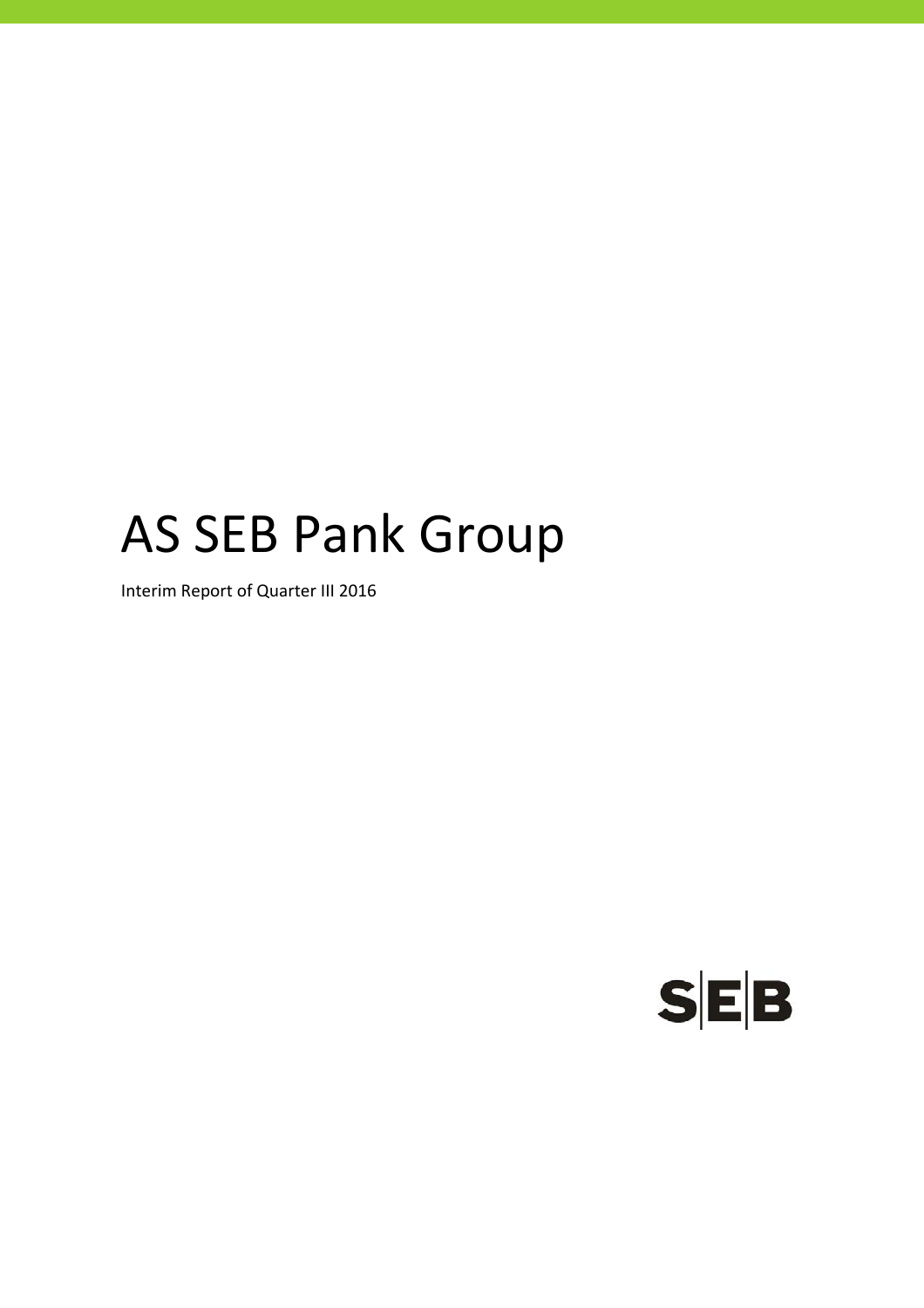## **Contents** P.

|            |                                                                                                                                                                                                                                | $\overline{2}$      |
|------------|--------------------------------------------------------------------------------------------------------------------------------------------------------------------------------------------------------------------------------|---------------------|
| ı.         |                                                                                                                                                                                                                                | $\overline{3}$      |
| 1.         |                                                                                                                                                                                                                                | 3                   |
| 2.         |                                                                                                                                                                                                                                | 3                   |
| II.        |                                                                                                                                                                                                                                | 4                   |
| 1.         | Credit institution's group as defined in Credit Institutions Law___________________________________                                                                                                                            | $\overline{4}$      |
| 1.1.       | Consolidated group                                                                                                                                                                                                             | $\overline{4}$      |
| 1.2.<br>2. | Changes in the consolidated group during the accounting period and plans for year 2016___________<br>Highlights                                                                                                                | $\overline{4}$<br>5 |
| 3.         |                                                                                                                                                                                                                                | $\overline{7}$      |
| 4.         |                                                                                                                                                                                                                                | 9                   |
| 5.         |                                                                                                                                                                                                                                | 9                   |
| III.       |                                                                                                                                                                                                                                | 11                  |
| 1.         |                                                                                                                                                                                                                                | 11                  |
| 2.         |                                                                                                                                                                                                                                |                     |
| 3.         |                                                                                                                                                                                                                                |                     |
| 4.         |                                                                                                                                                                                                                                |                     |
| 5.         |                                                                                                                                                                                                                                | 14                  |
| 6.         |                                                                                                                                                                                                                                | 15                  |
|            |                                                                                                                                                                                                                                | 16                  |
|            |                                                                                                                                                                                                                                |                     |
|            | Note 3 Interest and similar incomerse and state in the context of the state of the state of the state of the state of the state of the state of the state of the state of the state of the state of the state of the state of  | 19                  |
|            |                                                                                                                                                                                                                                | 19                  |
|            |                                                                                                                                                                                                                                | 19                  |
|            |                                                                                                                                                                                                                                | 20                  |
| Note 7     | Impairment losses on loans and advances experience and the control of the control of the control of the control of the control of the control of the control of the control of the control of the control of the control of th |                     |
|            |                                                                                                                                                                                                                                |                     |
|            |                                                                                                                                                                                                                                |                     |
|            |                                                                                                                                                                                                                                |                     |
|            | Note 11 Concentration of financial assets and liabilities by industry sector<br>122                                                                                                                                            |                     |
|            | Note 12 Related parties and the state of the state of the state of the state of the state of the state of the state of the state of the state of the state of the state of the state of the state of the state of the state of | 24                  |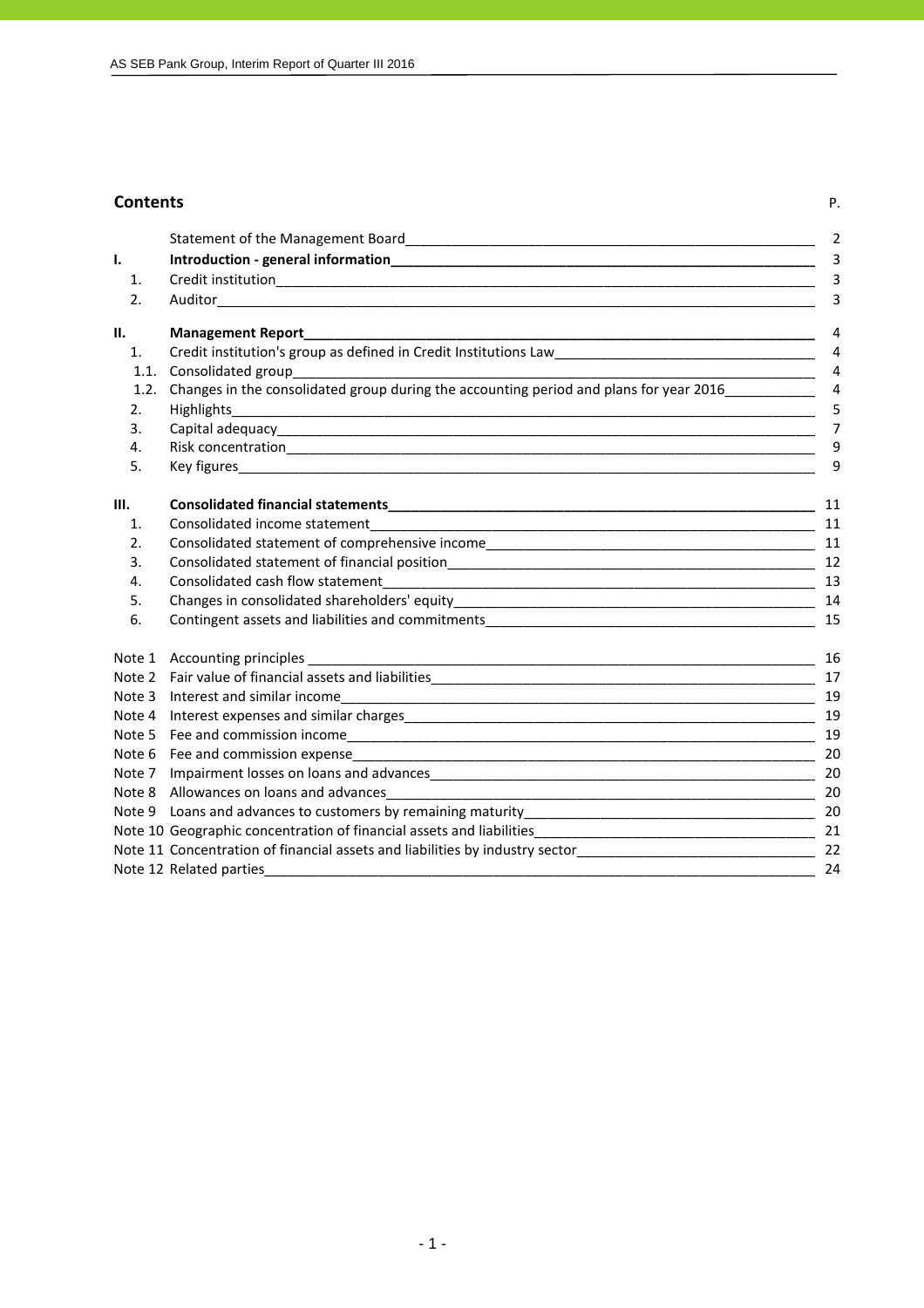## **Statement of the Management Board**

Interim Report of Quarter III 2016 consists of the following parts and reports:

 Introduction – general information Management Report Consolidated Financial Statements Notes

The financial and other additional information published in the Interim Report of Quarter III 2016 is true and complete. Consolidated financial statements give a true and fair view of the actual financial position, results of operations and cash flows of the Group.

Consolidated financial statements have been compiled in accordance with the International Accounting Standard IAS 34 "Interim financial reporting" and in conformity with the requirements of Eesti Pank for publishing information. AS SEB Pank and subsidiaries of the consolidated group are assumed to be going concern.

Consolidated financial statements for the Quarter III 2016 are not audited.

Allan Parik Chairman of the Management Board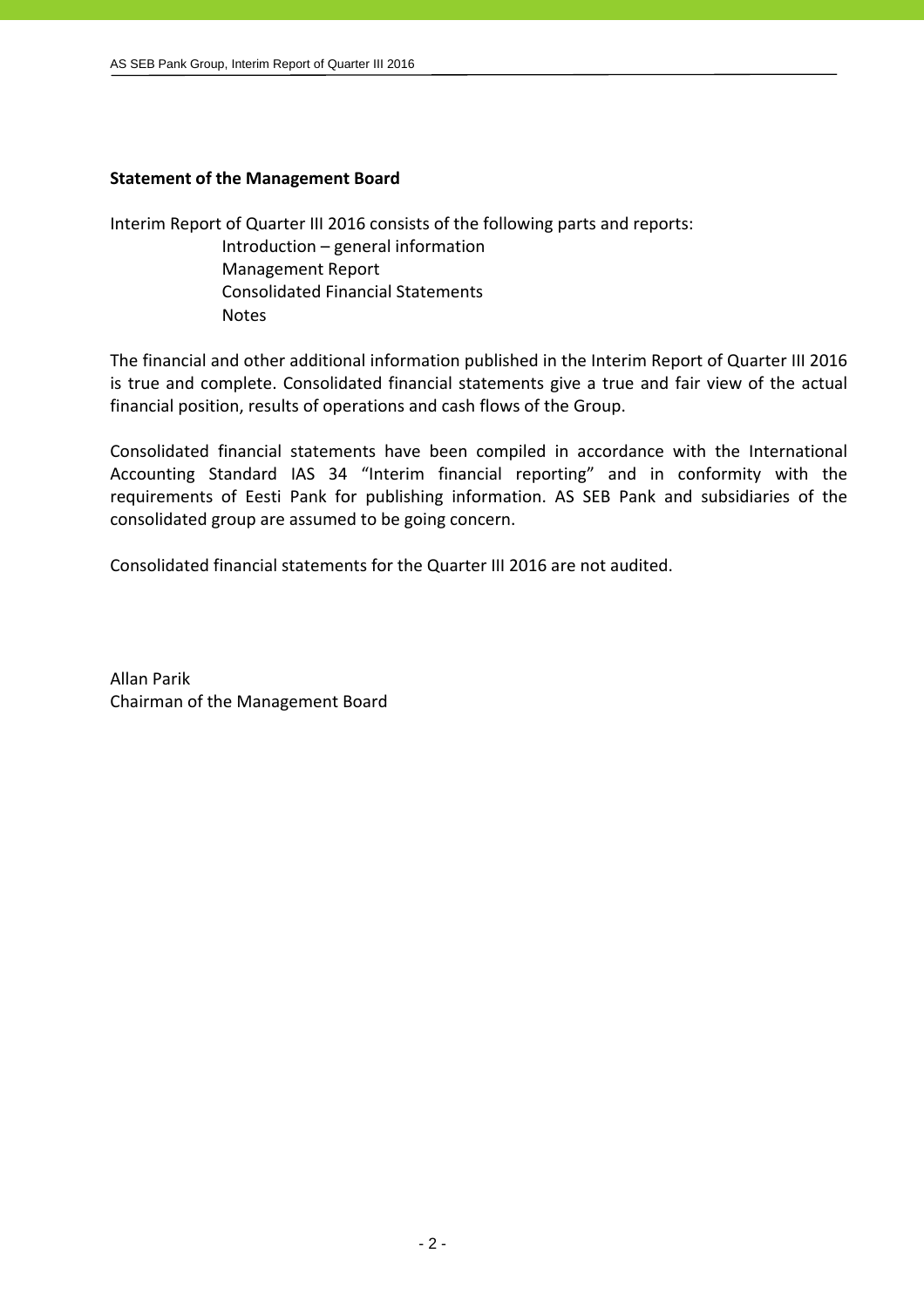## **I. Introduction ‐ general information**

## **1. Credit institution**

Company name AS SEB Pank Registry date 08.12.1995 Phone  $+3726655100$ Fax +372 6 655 102 SWIFT EEUHEE2X e-mail info@seb.ee

## **2. Auditor**

Reporting date 30.09.2016 Reporting currency **EUR** Euro (EUR), millions

Address Tornimäe Str. 2, Tallinn 15010, Estonia Registered in Republic of Estonia Registry code 10004252 (Estonian Commercial Register) Internet homepage http://www.seb.ee

Audit company **AS PricewaterhouseCoopers** Registry code 10142876 (Estonian Commercial Register) Address **Pärnu Str. 15, 10141 Tallinn, Estonia** 

Reporting period 01.01.2016 ‐ 30.09.2016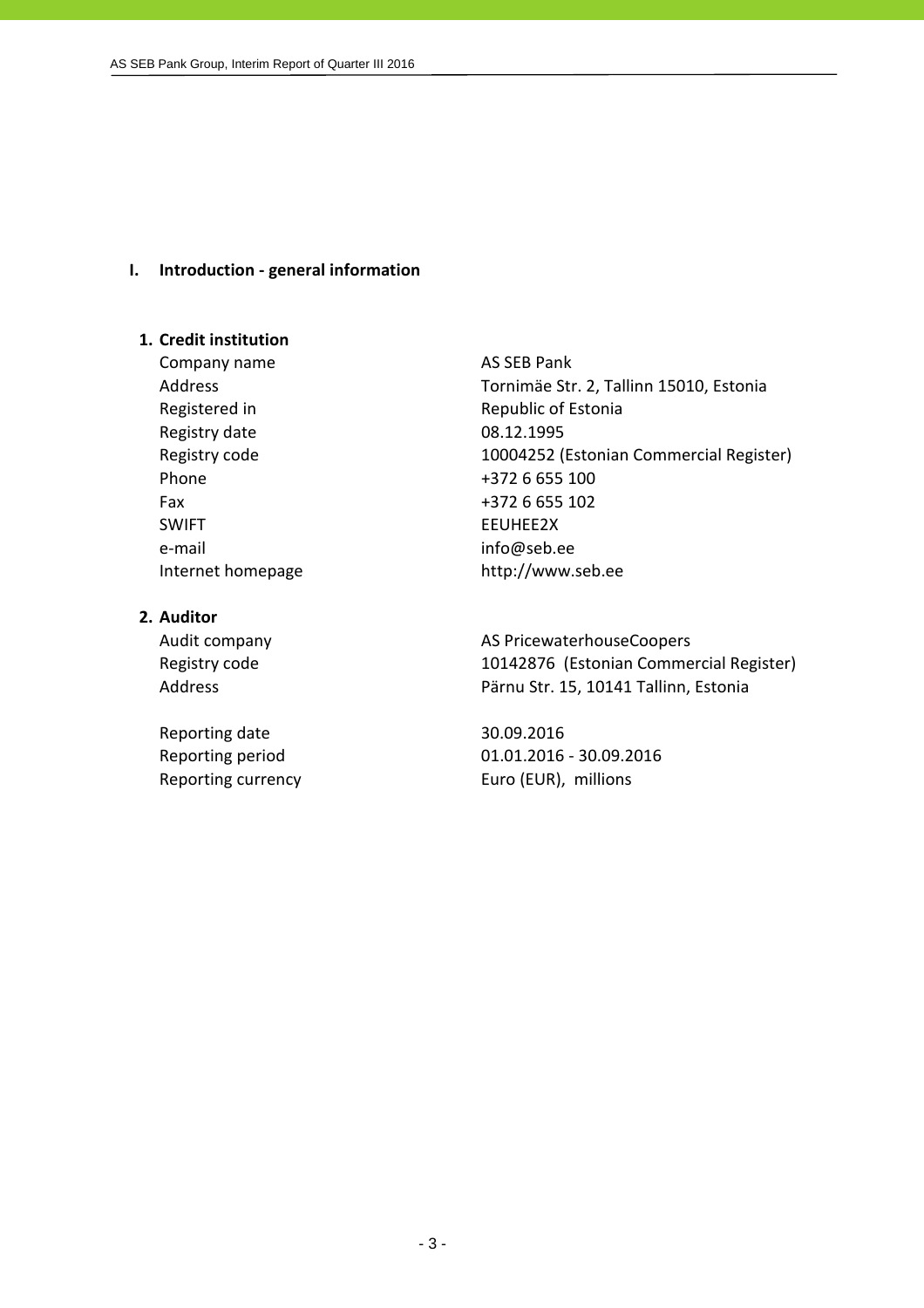## **II. Management Report**

| 1.1.<br><b>Consolidated group</b> |                         |                   |                     |                  |                   |                                         |
|-----------------------------------|-------------------------|-------------------|---------------------|------------------|-------------------|-----------------------------------------|
| Company name                      | <b>Registry</b><br>code | Reg. date Address |                     | Activity         | Holding***<br>(%) | At an acqui-<br>sition cost<br>(EURmio) |
| AS SEB Liising                    | 10281767                | 03.10.97          | Tallinn, Tornimäe 2 | Leasing          | 100.0%            | 1.8                                     |
| AS Rentacar*                      | 10303546                | 20.10.97          | Haapsalu, Karja 27  | Leasing          | 100.0%            | 0.0                                     |
| <b>AS SEB Varahaldus</b>          | 10035169                | 22.05.96          | Tallinn, Tornimäe 2 | Asset management | 100.0%            | 2.7                                     |

## **1. Credit institution's group as defined in Credit Institutions Law**

AS Sertifitseerimiskeskus\*\* 10747013 27.03.01 Tallinn, Pärnu mnt 141 Data communication

All enterprises are registered in Estonian Commercial Register.

\* Consolidated subsidiary of AS SEB Liising.

\*\* Associates.

\*\*\* For all investments the percentage of holding equals to both, the holding from the number of shares as well as from the number of votes.

services

25.0% 1.0

**5.5**

Parent company of the Group is AS SEB Pank, its activity is banking (information on page 3). The "consolidated group" in the meaning of Credit Institutions Law in Estonia and the "Group" for IFRS consolidation purposes are identical.

Non‐profit association SEB Heategevusfond is an association, not belonging to the consolidation group, registered on 06.01.2006. The founders of the association are AS SEB Pank and AS SEB Elu‐ ja Pensionikindlustus (subsidiary of life insurance company SEB Life and Pension Holding AB which is the subsidiary of Skandinaviska Enskilda Banken AB). The association is aimed at raising and distributing funds for charitable cause to organisations, dealing with children, who have been deprived of parental care. Upon dissolution of the association, the assets remaining after satisfaction of the claims of creditors shall be transferred to a non‐profit association or foundation with similar objectives, entered to the list of associations subject to income tax incentive of the Government of the Estonian Republic, or a legal person in public law, state or local government.

Non‐profit association Spordiklubi United is an association, not belonging to the consolidation group, which started activity from September 2008. The association is founded by AS SEB Pank. The association is aimed at organizing on hobby and competition level sport events and organizing promotions for advertising of own and supporter´s activities. Upon dissolution of the association, the assets shall be transferred to a non‐profit association, foundation or other persons filling the objectives by articles in public interests.

# **1.2. Changes in the consolidated group during the accounting period and plans for year 2016**

In 31.05.2016 an associate Tieto Estonia Services OÜ was sold (20% owneship held by AS SEB Pank).

No such events or trends have occurred by the time of publishing the report, which would affect the strategy of the group in 2016.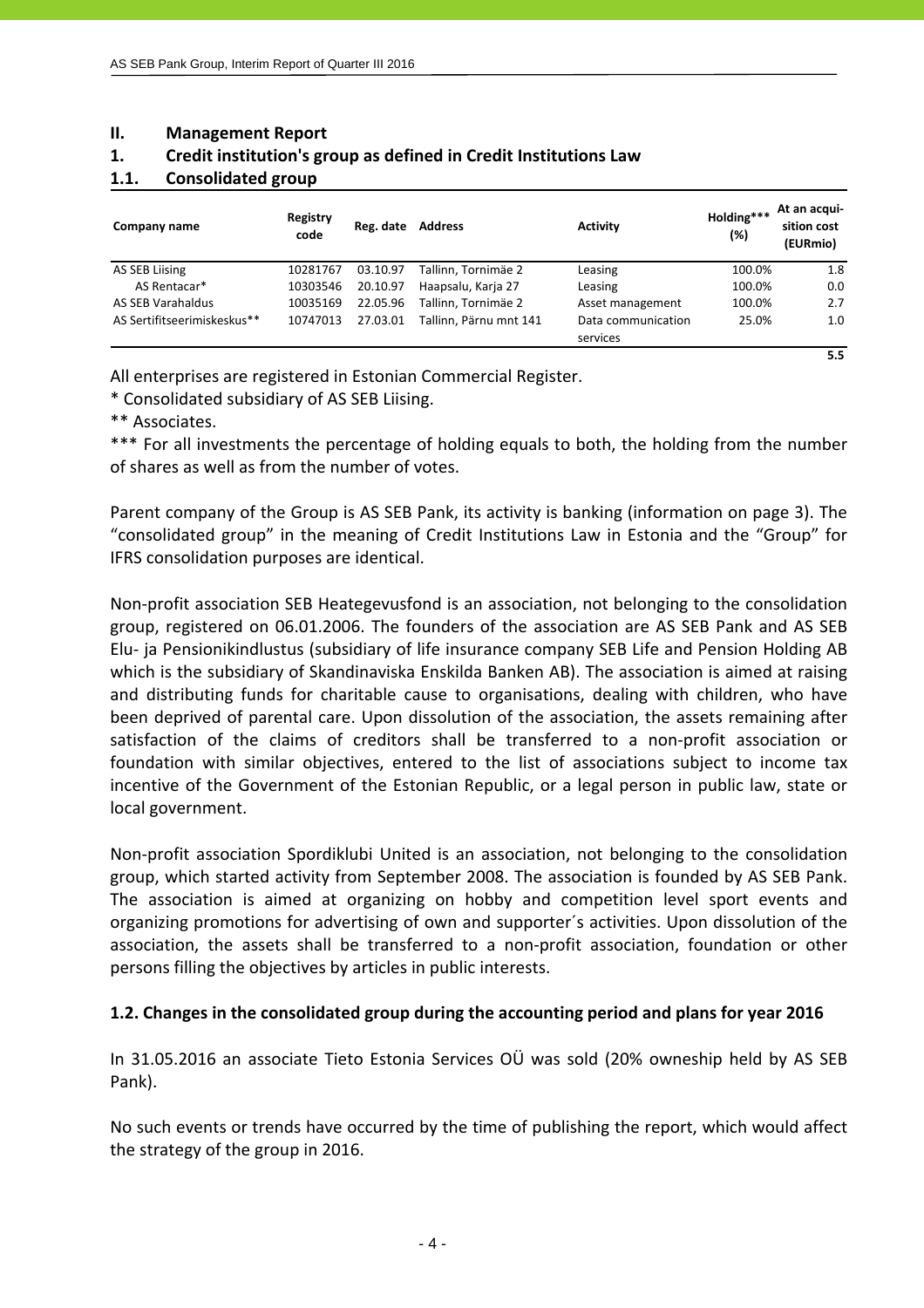## **2. Highlights**

The growth of Estonia's economy remains slow; however, there are an increasing number of signs pointing to a turnaround in the economic environment. For example, whereas in Q1 this year investments increased 1.2%, in Q2 they increased by as much as 5.4%. This change is noteworthy because the last time investment growth was positive was in early 2014. Also, Estonian exports have fared better than last year: whereas in Q1 2016, exports increased by a mere 0.2%, in Q2 they increased by as much as 4.1%. The export of goods largely rests on solid demand in Scandinavia, especially in Sweden.

In Q3, private individuals were more active than during the same period last year. Private individuals' increased financial buffers and an advantageous situation on the labour market enable people to make major purchases. Activity on the home loan market has reached levels where home loans worth EUR 100 million are being issued monthly in Estonia. Clients are mainly focusing on new development projects. In addition to home loans, the small loan market has also been growing steadily since 2015.

Levels of growth in private consumption remain good; however, its pace has slowed somewhat compared to last year. Several factors that accelerated consumption last year –such as a reduction in income tax, increased social benefits or a steep drop in fuel prices – have ceased this year. In the near future, household consumption is going to be limited increasingly by the return of inflation. The consumer price index rose in August for the first time this year, with inflation set to accelerate over the next few months. Whereas the increase in prices for the entire year is marginal, it is projected to top 2% next year.

For businesses, the labour shortage is the biggest source of concern, and high demand for labour is pressuring employers into raising wages. In Q2, average wages rose 7.6% compared to last year. Under the conditions of slow growth, this means that an increasing share of the added value created in the economy is being paid out in wages, reducing price based competitiveness and reducing financial buffers for businesses.

Investments by businesses are mainly aimed at increasing automation in order to reduce the impact of a tight labour market on their competitiveness. In a positive change, growth has taken place in the sales revenue of businesses, which had been in decline in 2015. In terms of sectors, sellers of prefabricated houses and timber products are doing well, in particular due to the rapid development of the construction market in Sweden.

SEB **Leasing statistics** was published and it showed in the first half of the year a new sales increase by 18 % compared to the previous year among private clients. Used car leasing increased 10%, compared to the same period from last year we sold 12.4 percent more new cars. Economic review of Nordic countries ‐ **Nordic Outlook** ‐ showed moderate growth despite the political insecurity.

The international financial magazine **Global Finance** acknowledged the **digital solutions** offered by SEB to its private and business clients as being the best in Estonia. This is the third consecutive year in which the digital private client solutions of SEB were recognized as being the best in Estonia.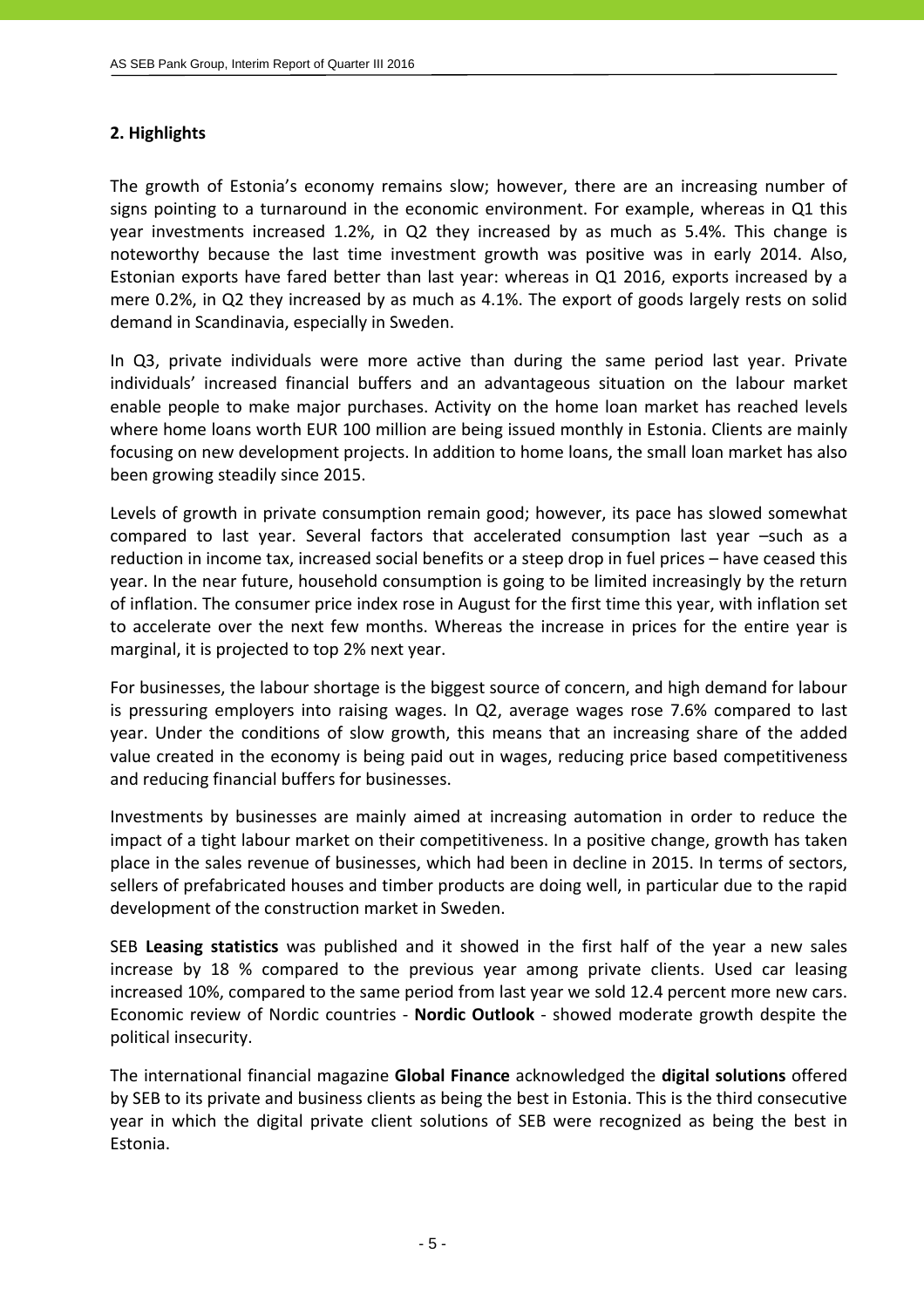SEB was the only Nordic bank to be included in the prestigious **Dow Jones Sustainability World Index**. Valued most by investors, it is a global compilation of rankings on sustainability and responsible business.

SEB introduced **home purchasing power index**: it takes about three years for a resident of Tallinn to save for a home loan down payment. The home purchasing power index decreased in Tallinn by 0.8 square metres during the year – to 37 square metres – but in spite of the decline, a resident of the capital earning an average income could, without taking on any excessive risks or loan commitments, buy a standard apartment that is 9.1 and 7.5 square metres larger than that of a resident of Riga and Vilnius, respectively.

SEB introduced **youth survey results**. According to the survey young people use small loans mainly to buy a car and to cover medical expenses, their choices may not serve to ensure them the old age they have envisioned and the expected amount of monthly salary is between 800 and 1500 euros.

Starting from September, a person calling the **SEB Customer Support can identify themselves with a Mobile ID or PIN calculator**. Identification by phone enables to offer faster and better solutions to the clients.

SEB workers will start visiting schools and give **financial literacy classes** regarding money, budgeting, pension etc.

Supported by SEB: the 10th season of the largest business idea competition in Estonia **"Brain hunt"** has started.

**SEB Tallinn Marathon** took place in September, where on different races participated about 19 000 people. There were participants from 54 countries, as well as from all Estonian cities and counties. Thanks to 311 SEB Charity Fund supporters 100 children without parental care could join the children´s run.

The more than 752 600 customers of SEB Pank Group are served by 1056 employees. The customers are served through many different channels such as 22 branch offices, 237 ATMs, 9366 POS-terminals. There are more than 765 900 debit and credit cards in use. In addition, over 77% of our customers use internet bank services.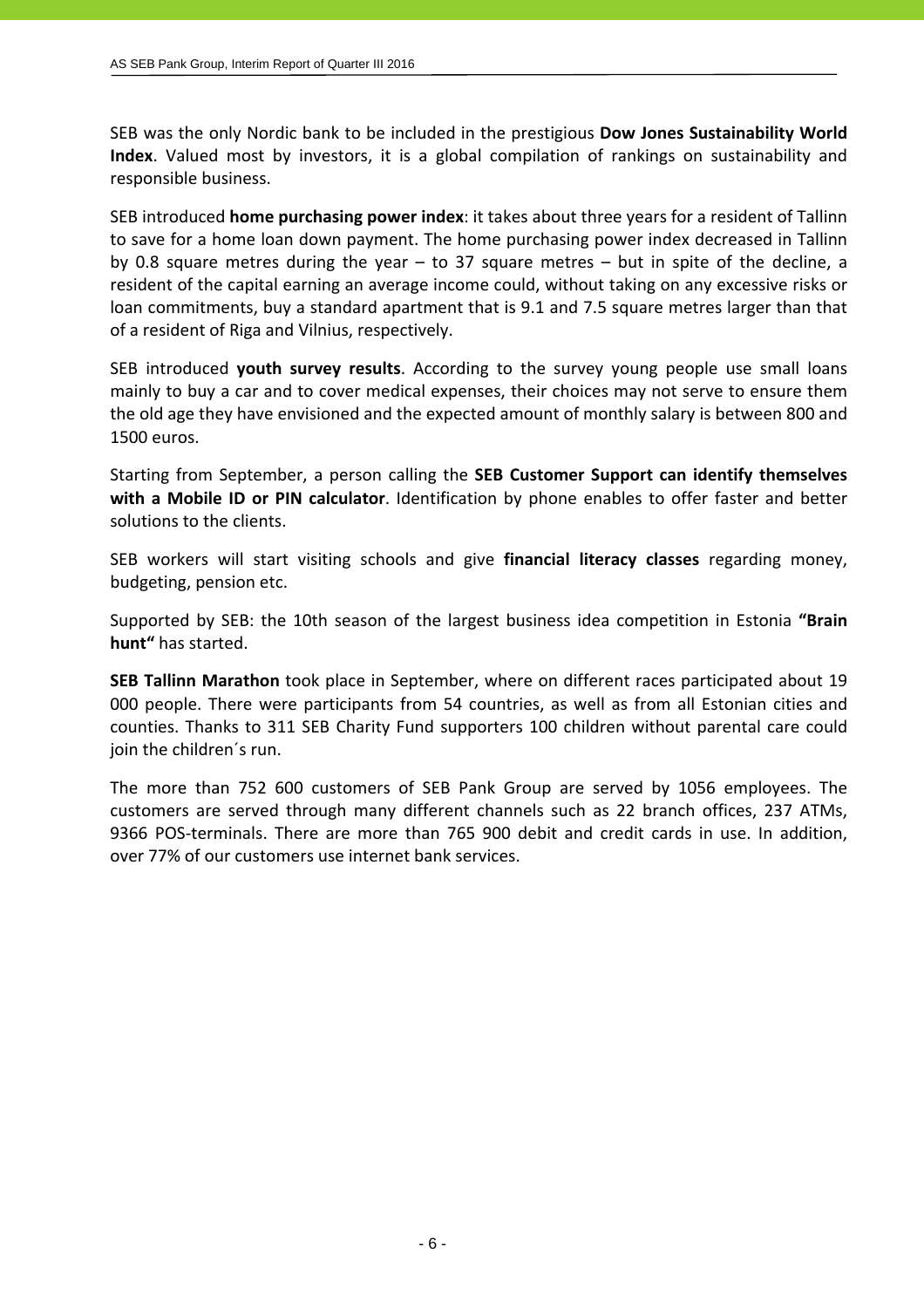## **3. Capital adequacy**

(millions of EUR)

## **3. Capital adequacy**

(millions of EUR)

|        | <b>CAPITAL BASE</b>                                                    | 30.09.16 | 31.12.15 |
|--------|------------------------------------------------------------------------|----------|----------|
|        | <b>OWN FUNDS</b>                                                       | 889.4    | 904.5    |
| 1.     | <b>TIER 1 CAPITAL</b>                                                  | 889.4    | 904.5    |
| 1.1.   | <b>COMMON EQUITY TIER 1 CAPITAL</b>                                    | 889.4    | 904.5    |
| 1.1.1. | Capital instruments eligible as CET1 Capital                           | 128.8    | 128.8    |
|        | Paid up capital instruments                                            | 42.5     | 42.5     |
|        | Share premium                                                          | 86.3     | 86.3     |
| 1.1.2. | Retained earnings *                                                    | 751.4    | 751.4    |
| 1.1.3. | Accumulated other comprehensive income                                 | 1.0      | 12.8     |
| 1.1.4. | Other reserves                                                         | 19.4     | 19.4     |
| 1.1.5. | Adjustments to CET1 due to prudential filters                          | 0.0      | $-0.1$   |
| 1.1.6. | (-) Intangible assets                                                  | $-3.6$   | $-1.9$   |
|        | 1.1.7. (-) IRB shortfall of credit risk adjustments to expected losses | $-7.2$   | $-5.5$   |
| 1.1.8. | Other transitional adjustments to CET1 Capital                         | $-0.4$   | $-0.4$   |
| 2.     | <b>TIER 2 CAPITAL</b>                                                  | 0.0      | 0.0      |
|        | IRB Excess of provisions over expected losses eligible                 | 0.0      | 0.0      |

|        |                                                                                    |           | Capital  |             | Capital  |
|--------|------------------------------------------------------------------------------------|-----------|----------|-------------|----------|
|        |                                                                                    |           | require- |             | require- |
|        |                                                                                    |           | ments    |             | ments    |
|        | RISK WEIGHTED ASSETS (RWA)                                                         | 30.09.16  | (8%)     | 31.12.15    | (8%)     |
|        | <b>TOTAL RISK EXPOSURE AMOUNT</b>                                                  | 2 3 6 0.4 | 188.8    | 2 175.3     | 174.0    |
| 1.     | RISK WEIGHTED EXPOSURE AMOUNTS FOR CREDIT, COUNTERPARTY CREDIT AND                 |           |          |             |          |
|        | DILUTION RISKS AND FREE DELIVERIES                                                 | 2 2 2 8.6 | 178.3    | 2 0 2 1 . 1 | 161.7    |
| 1.1.   | Standardised approach (SA)                                                         | 235.6     | 18.8     | 222.7       | 17.8     |
|        | Central governments or central banks                                               | 7.5       | 0.6      | 2.9         | 0.2      |
|        | Public sector entities                                                             | 0.7       | 0.1      | 0.6         | 0.0      |
|        | Retail                                                                             | 175.4     | 14.0     | 174.0       | 13.9     |
|        | Exposures in default                                                               | 2.0       | 0.2      | 1.6         | 0.1      |
|        | Collective investments undertakings (CIU)                                          | 6.3       | 0.5      | 6.1         | 0.5      |
|        | Equity                                                                             | 3.5       | 0.3      | 13.2        | 1.1      |
|        | Other items                                                                        | 40.2      | 3.2      | 24.3        | 1.9      |
| 1.2.   | Internal ratings based Approach (IRB)                                              | 1993.0    | 159.4    | 1798.4      | 143.9    |
| 1.2.1. | IRB approaches when neither own estimates of LGD nor Conversion Factors are used   | 1689.4    | 135.2    | 1499.7      | 120.0    |
|        | Institutions                                                                       | 204.5     | 16.4     | 94.1        | 7.5      |
|        | Corporates - SME                                                                   | 788.4     | 63.1     | 695.8       | 55.7     |
|        | Corporates - Specialised Lending                                                   | 22.6      | 1.8      | 79.6        | 6.4      |
|        | Corporates - Other                                                                 | 673.9     | 53.9     | 630.2       | 50.4     |
|        | 1.2.2. IRB approaches when own estimates of LGD and/or Conversion Factors are used | 303.6     | 24.3     | 298.7       | 23.9     |
|        | Retail - Secured by real estate SME                                                | 11.1      | 0.9      | 12.8        | 1.0      |
|        | Retail - Secured by real estate non-SME                                            | 215.2     | 17.2     | 210.5       | 16.8     |
|        | Retail - Qualifying revolving                                                      | 0.0       | 0.0      | 2.2         | 0.2      |
|        | Retail - Other SME                                                                 | 17.1      | 1.4      | 17.6        | 1.4      |
|        | Retail - Other non-SME                                                             | 60.2      | 4.8      | 55.6        | 4.4      |
| 2.     | TOTAL RISK EXPOSURE AMOUNT FOR POSITION, FOREIGN EXCHANGE AND                      |           |          |             |          |
|        | <b>COMMODITIES RISKS</b>                                                           | 13.1      | 1.0      | 13.2        | 1.1      |
| 3.     | TOTAL RISK EXPOSURE AMOUNT FOR OPERATIONAL RISK (AMA)                              | 117.5     | 9.4      | 135.3       | 10.8     |
| 4.     | TOTAL RISK EXPOSURE AMOUNT FOR CREDIT VALUATION ADJUSTMENT                         | 1.2       | 0.1      | 5.7         | 0.5      |

\* Prognoses of dividends have been deducted from retained earnings.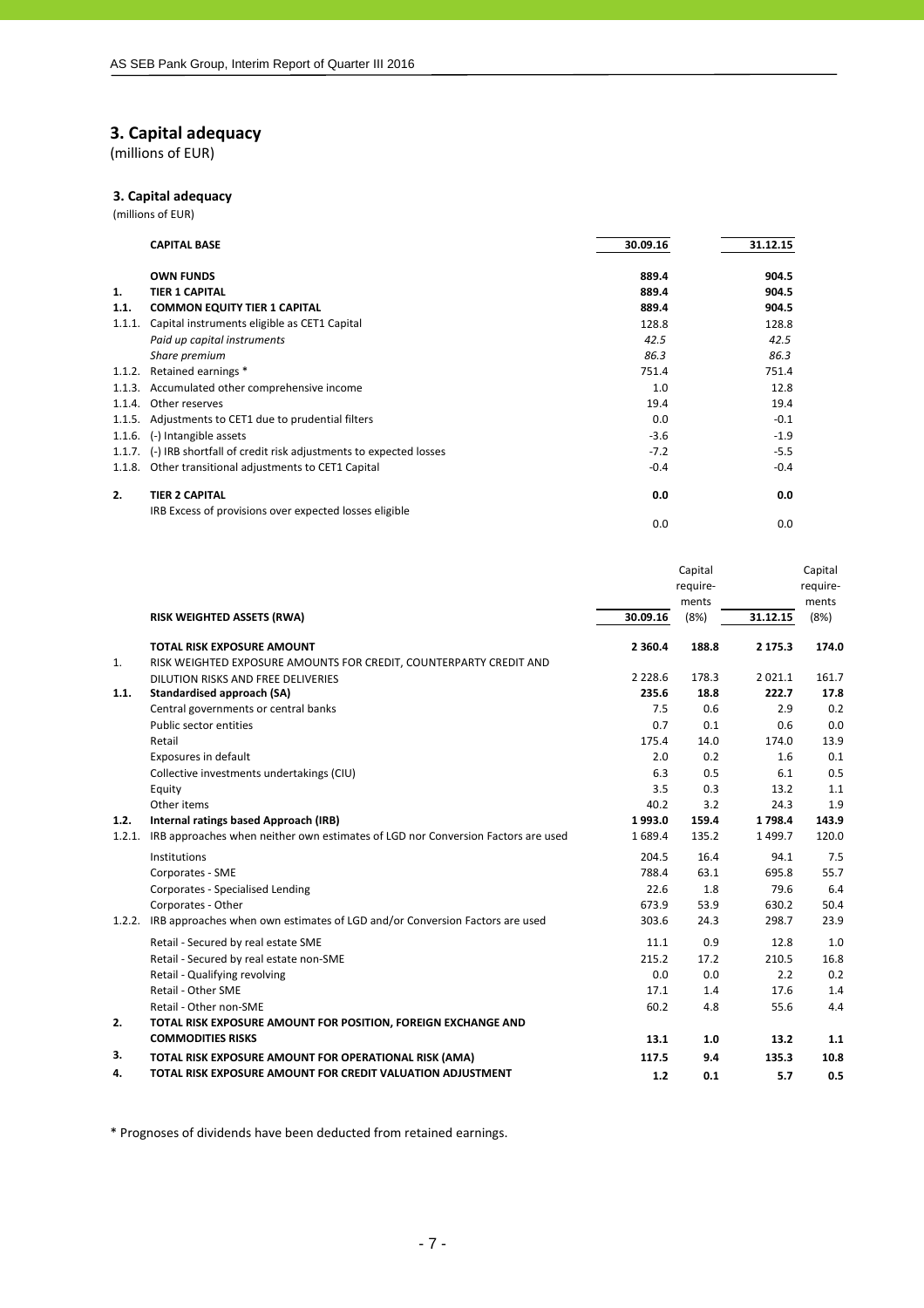#### **CAPITAL RATIOS**

|                                                                                                                         | 30.09.16  | 31.12.15    |
|-------------------------------------------------------------------------------------------------------------------------|-----------|-------------|
| <b>OWN FUNDS</b><br>TOTAL RISK EXPOSURE AMOUNT Basel III (without additional risk exposure amount due to application of | 889.4     | 904.5       |
| Basel I floor)                                                                                                          | 2 3 6 0.4 | 2 1 7 5 . 3 |
| Own fund requirement (8%)                                                                                               | 188.8     | 174.0       |
| Total capital ratio                                                                                                     | 37.68%    | 41.58%      |
| Tier 1 Capital ratio                                                                                                    | 37.68%    | 41.58%      |
| CET1 Capital ratio                                                                                                      | 37.68%    | 41.58%      |
| Tier 2 Capital ratio                                                                                                    | 0.00%     | 0.00%       |
| TOTAL RISK EXPOSURE AMOUNT Basel III (with additional risk exposure amount due to application of Basel                  |           |             |
| I floor)                                                                                                                | 3 106.5   | 2966.7      |
| Own fund requirement (8%)                                                                                               | 248.5     | 237.3       |
| Total capital ratio                                                                                                     | 28.63%    | 30.49%      |
| Tier 1 Capital ratio                                                                                                    | 28.63%    | 30.49%      |
| CET1 Capital ratio                                                                                                      | 28.63%    | 30.49%      |
| Tier 2 Capital ratio                                                                                                    | 0.00%     | 0.00%       |

#### **MEMBERS OF CONSOLIDATION GROUP, INCLUDED TO CAPITAL ADEQUACY CALCULATION**

AS SEB Pank AS SEB Liising Group AS SEB Varahaldus

## **CAPITAL REQUIREMENTS AND BUFFERS**

| Own funds            | Capital<br>amount | Total<br>risk<br>exposure<br>amount * | Base capital<br>requirement |              | Own funds<br>$Surplus(+)$<br>of base capital<br>requirement | Capital<br>adequacy<br>ratio | Capital<br>conservation<br>buffer |                  |    | Systemic risk<br>buffer | Counter-<br>cyclical<br>capital<br>buffer | Total<br>capital<br>require-<br>ments,<br>incl. buffers | Own funds<br>$Surplus(+)$<br>of total capital<br>requirements,<br>incl. buffers |
|----------------------|-------------------|---------------------------------------|-----------------------------|--------------|-------------------------------------------------------------|------------------------------|-----------------------------------|------------------|----|-------------------------|-------------------------------------------|---------------------------------------------------------|---------------------------------------------------------------------------------|
|                      | 1                 | 2                                     | 3                           | $4=2\times3$ | $5 = 1 - 4$                                                 | $6=1/2$                      | $\overline{7}$                    | $8 = 2 \times 7$ | 9  | $10 = 2 \times 9$       | 11                                        | $12=4+8+10+11$                                          | $14 = 1 - 12$                                                                   |
| 30.09.16             |                   |                                       |                             |              |                                                             |                              |                                   |                  |    |                         |                                           |                                                         |                                                                                 |
| <b>Total capital</b> | 889.4             | 2 3 6 0.4                             | 8%                          | 188.8        | 700.6                                                       | 37.68%                       | 2.5%                              | 59.0             | 3% | 70.8                    | 0.0                                       | 318.7                                                   | 570.7                                                                           |
| Tier 1 capital       | 889.4             | 2 3 6 0.4                             | 6%                          | 141.6        | 747.8                                                       | 37.68%                       | 2.5%                              | 59.0             | 3% | 70.8                    | 0.0                                       | 271.5                                                   | 617.9                                                                           |
| CET1 capital         | 889.4             | 2 3 6 0.4                             | 4.5%                        | 106.2        | 783.2                                                       | 37.68%                       | 2.5%                              | 59.0             | 3% | 70.8                    | 0.0                                       | 236.0                                                   | 653.4                                                                           |
| 31.12.15             |                   |                                       |                             |              |                                                             |                              |                                   |                  |    |                         |                                           |                                                         |                                                                                 |
| Total capital        | 904.5             | 2 175.3                               | 8%                          | 174.0        | 730.5                                                       | 41.58%                       | 2.5%                              | 54.4             | 2% | 43.5                    | -                                         | 271.9                                                   | 632.6                                                                           |
| Tier 1 capital       | 904.5             | 2 175.3                               | 6%                          | 130.5        | 774.0                                                       | 41.58%                       | 2.5%                              | 54.4             | 2% | 43.5                    | -                                         | 228.4                                                   | 676.1                                                                           |
| CET1 capital         | 904.5             | 2 175.3                               | 4.5%                        | 97.9         | 806.6                                                       | 41.58%                       | 2.5%                              | 54.4             | 2% | 43.5                    | ۰                                         | 195.8                                                   | 708.7                                                                           |

\* Total risk exposure amount without additional risk exposure amount due to application of Basel I floor

#### **LEVERAGE RATIO**

|                                                 | 30.09.16  | 31.12.15   |
|-------------------------------------------------|-----------|------------|
| Exposure measure for leverage ratio calculation | 6 0 2 6.7 | 5 708.3    |
| of which on balance sheet items                 | 5 5 6 8.4 | 5 2 2 5 .9 |
| of which off balance sheet items                | 458.3     | 482.4      |
|                                                 |           |            |
| Leverage ratio*                                 | 14.8%     | 15.9%      |

\*In Annual report of reference period Leverage Ratio was calculated as the simple arithmetic mean of the monthly leverage ratios over a quarter. In Current report as of end of period.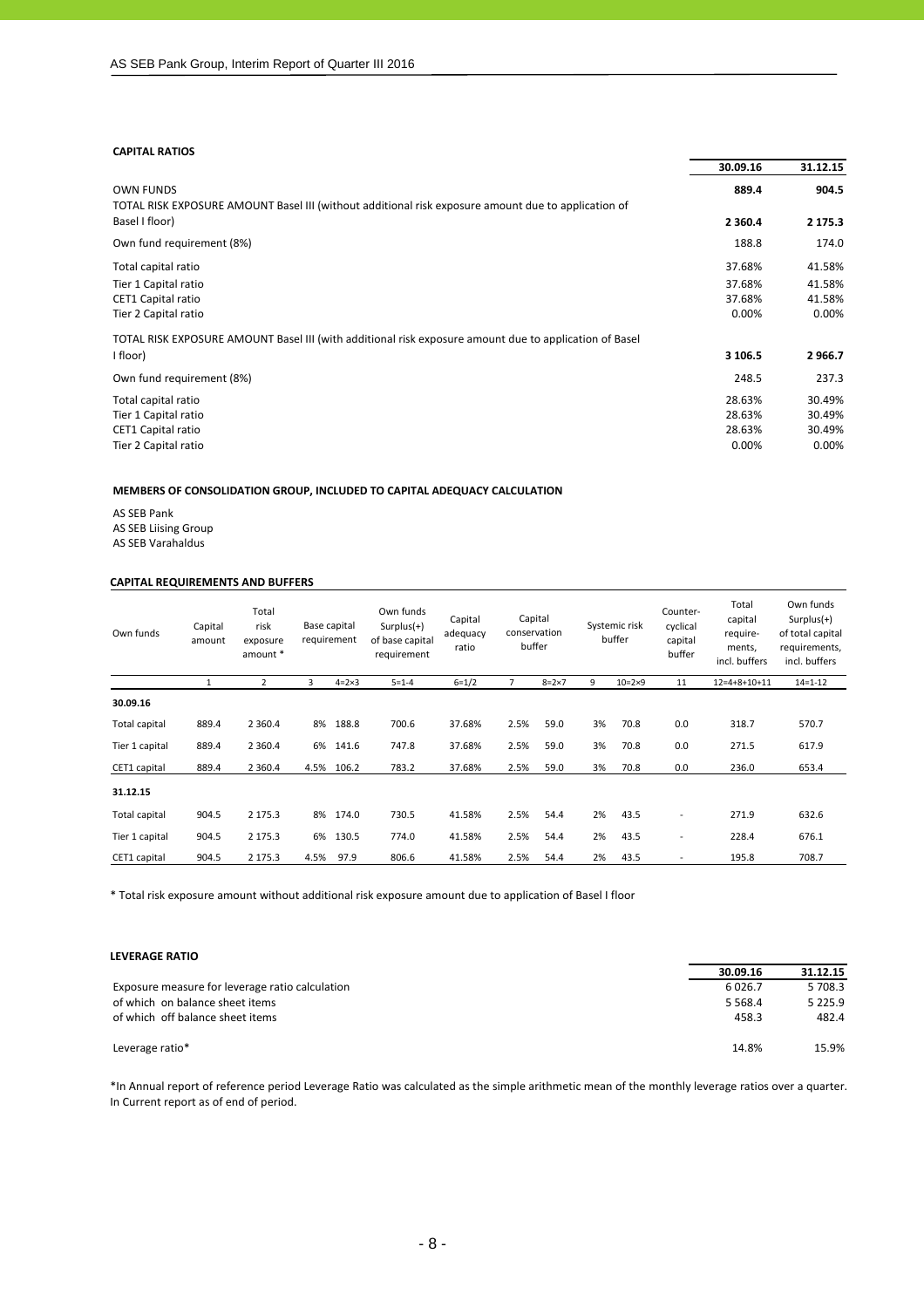## **4. Risk concentration**

| (millions of EUR)                                                                                                       | 30.09.16 | 31.12.15 | 30.09.15 |
|-------------------------------------------------------------------------------------------------------------------------|----------|----------|----------|
| Total claims against persons associated with the credit institution's<br>consolidation group                            | 0.5      | 2.0      | 2.0      |
| The share of claims of the persons associated with the credit institution's<br>consolidation group in net own funds, %, | 0.06     | 0.22     | 0.24     |
| Total of large exposure claims                                                                                          | 265.0    | 358.1    | 496.2    |
| The share of large exposure claims in net own funds, %                                                                  | 29.79    | 39.60    | 59.22    |
| Number of large exposure customers                                                                                      | 4        | 4        | 6        |

## **5. Key figures**

| (millions of EUR)                       |           |            |             |
|-----------------------------------------|-----------|------------|-------------|
|                                         | 30.09.16  | 31.12.15   | 30.09.15    |
| Net profit                              | 64.5      | 75.0       | 55.4        |
| Average equity                          | 949.0     | 893.6      | 877.6       |
| Return on equity (ROE), %               | 9.06      | 8.39       | 8.42        |
| Average assets                          | 5 406.8   | 5 208.4    | 5 1 6 4 . 8 |
| Return on assets (ROA), %               | 1.59      | 1.44       | 1.43        |
| Net interest income                     | 60.2      | 78.7       | 60.6        |
| Average interest earning assets         | 5 2 7 8.6 | 5 0 7 6 .9 | 5 0 3 7 . 8 |
| Net interest margin (NIM), %            | 1.52      | 1.55       | 1.60        |
| Spread, %                               | 1.48      | 1.50       | 1.57        |
| Cost / Income ratio, %                  | 40.4      | 43.8       | 43.2        |
| Ratio of individually impaired loans, % | 0.31      | 0.50       | 0.48        |

## **Explanations**

Return on equity (ROE) = Net profit/Average equity \* 100 Average equity = (Equity of current year end + Equity of previous year end)/2 Return on assets (ROA) = Net profit/Average assets \* 100 Average assets = (Assets of current year end + Assets of previous year end)/2 Cost of interest bearing liabilities = Interest expenses/Average interest bearing liabilities \*100 Cost/Income Ratio = Total Operating Expenses/Total Income \* 100 Net interest margin (NIM) = Net interest income/Average interest earning assets \* 100 Yield on interest earning assets = Interest income/Average interest earning assets \*100 Ratio of individually impaired loans = Individually impaired loans/Loans to customers and credit institutions\* 100 Spread = Yield on interest earning assets ‐ Cost of interest bearing liabilities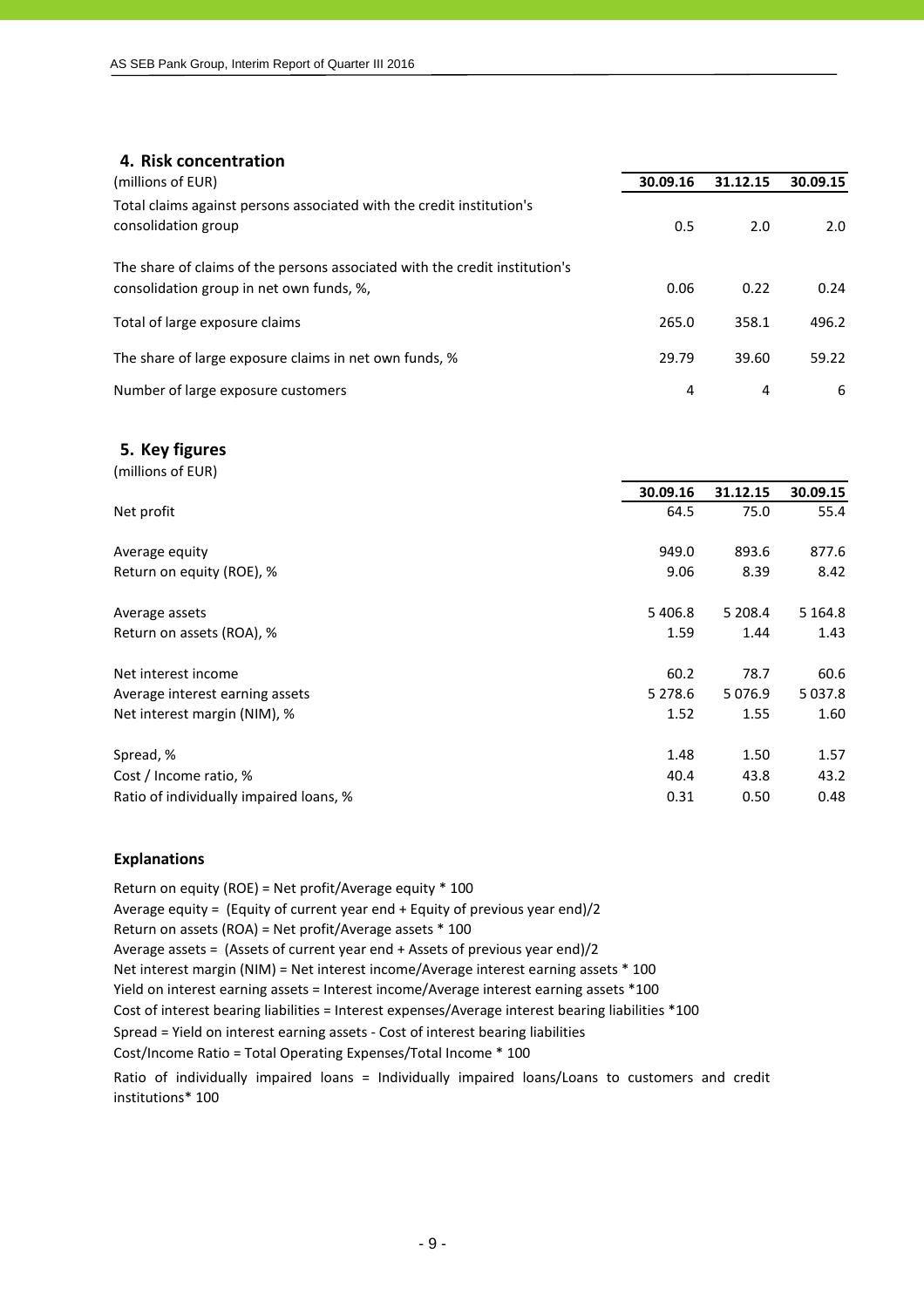#### **Interest earning assets:**

Balances with central bank Loans and advances to credit institutions Loans and advances to customers Debt securities and other fixed income securities (all without accrued interests)

#### **Interest bearing liabilities:**

Due to credit institutions Due to customers (all without accrued interests)

#### **Total Operating Expenses:**

Personnel expenses Other expenses Depreciation, amortisation and impairment of tangible and intangible assets

#### **Total Income:**

Net interest income Net fee and commission income Net income from foreign exchange Gains less losses from financial assets at fair value through profit or loss Income from dividends Gains less losses from investment securities Share of profit of associates Other income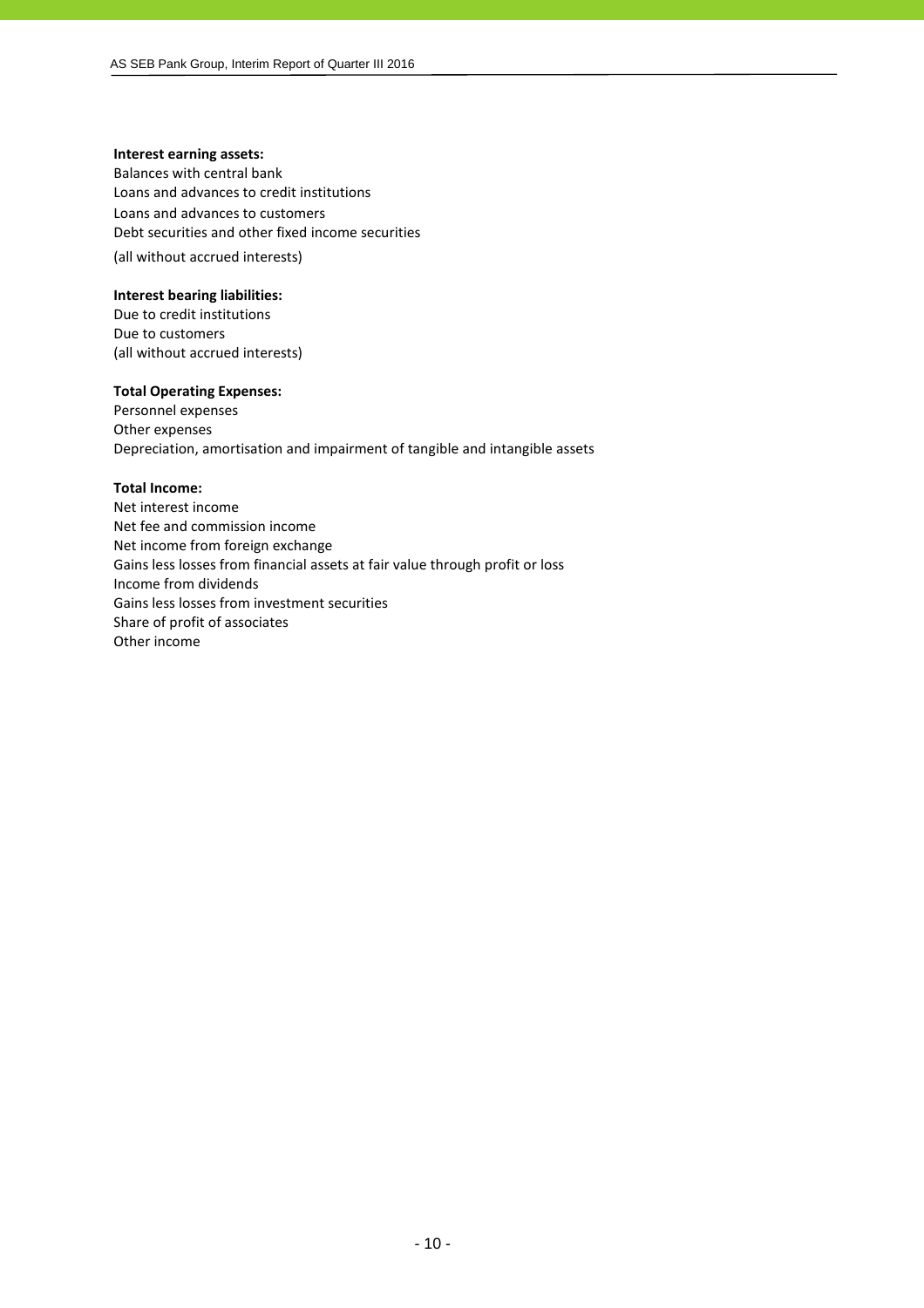# **III. Consolidated financial statements**

## **1. Consolidated income statement** (millions of EUR)

|                                                               |                | 2016     |        | 2015     |        |
|---------------------------------------------------------------|----------------|----------|--------|----------|--------|
|                                                               | Note           | 9 months | QIII   | 9 months | QIII   |
| Interest and similar income                                   | 3              | 68.4     | 23.0   | 68.2     | 22.2   |
| Interest expenses and similar charges                         | 4              | $-8.2$   | $-2.9$ | $-7.6$   | $-2.2$ |
| Net Interest Income                                           |                | 60.2     | 20.1   | 60.6     | 20.0   |
| Fee and commission income                                     | 5              | 44.3     | 15.3   | 46.7     | 15.9   |
| Fee and commission expense                                    | 6              | $-11.5$  | $-4.0$ | $-12.7$  | $-4.5$ |
| Net fee and commission income                                 |                | 32.8     | 11.3   | 34.0     | 11.4   |
| Net income from foreign exchange                              |                | 3.3      | 1.0    | 3.7      | 1.1    |
| Gains less losses from financial assets at fair value through |                |          |        |          |        |
| profit or loss                                                |                | 0.5      | 0.4    | 0.6      | 0.1    |
| Gains less losses from investment securities                  |                | 16.3     | 0.0    | $-0.6$   | 0.0    |
| Other income                                                  |                | 0.8      | 0.3    | 0.6      | 0.2    |
| Personnel expenses                                            |                | $-28.5$  | $-9.3$ | $-27.6$  | $-9.0$ |
| Other expenses                                                |                | $-15.2$  | $-3.6$ | $-12.5$  | $-4.0$ |
| Depreciation, amortisation and impairment of tangible and     |                |          |        |          |        |
| intangible assets                                             |                | $-2.7$   | $-0.9$ | $-2.8$   | $-1.0$ |
| Profit before impairment losses on loans and advances         |                | 67.6     | 19.4   | 56.0     | 18.8   |
| Impairment losses on loans and advances                       | $\overline{7}$ | 1.9      | 0.1    | 1.6      | $-1.2$ |
| Profit before income tax                                      |                | 69.5     | 19.5   | 57.6     | 17.6   |
| Income tax                                                    |                | $-5.0$   | 0.0    | $-2.2$   | 0.0    |
| Net profit                                                    |                | 64.5     | 19.5   | 55.4     | 17.6   |
| Profit attributable to the sole equity holder                 |                | 64.5     | 19.5   | 55.4     | 17.6   |
| 2. Consolidated statement of comprehensive income             |                |          |        |          |        |
| (millions of EUR)                                             |                | 2016     |        | 2015     |        |

| (Millions of EUR)                                                    | 2016     |      | 2015                 |        |
|----------------------------------------------------------------------|----------|------|----------------------|--------|
|                                                                      | 9 months |      | <b>QIII</b> 9 months | QIII   |
| Net profit                                                           | 64.5     | 19.5 | 55.4                 | 17.6   |
| Other comprehensive income/expense                                   |          |      |                      |        |
| Items that may subsequently be reclassified to the income statement: |          |      |                      |        |
| Revaluation of available-for-sale financial assets                   | $-11.8$  | 0.3  | $-0.2$               | $-0.4$ |
| Total other comprehensive income/expense                             | $-11.8$  | 0.3  | $-0.2$               | $-0.4$ |
| Total comprehensive income                                           | 52.7     | 19.8 | 55.2                 | 17.2   |
| Sole equity holder of the parent entity (total)                      | 52.7     | 19.8 | 55.2                 | 17.2   |
| -Total comprehensive income from continued operations                | 52.7     | 19.8 | 55.2                 | 17.2   |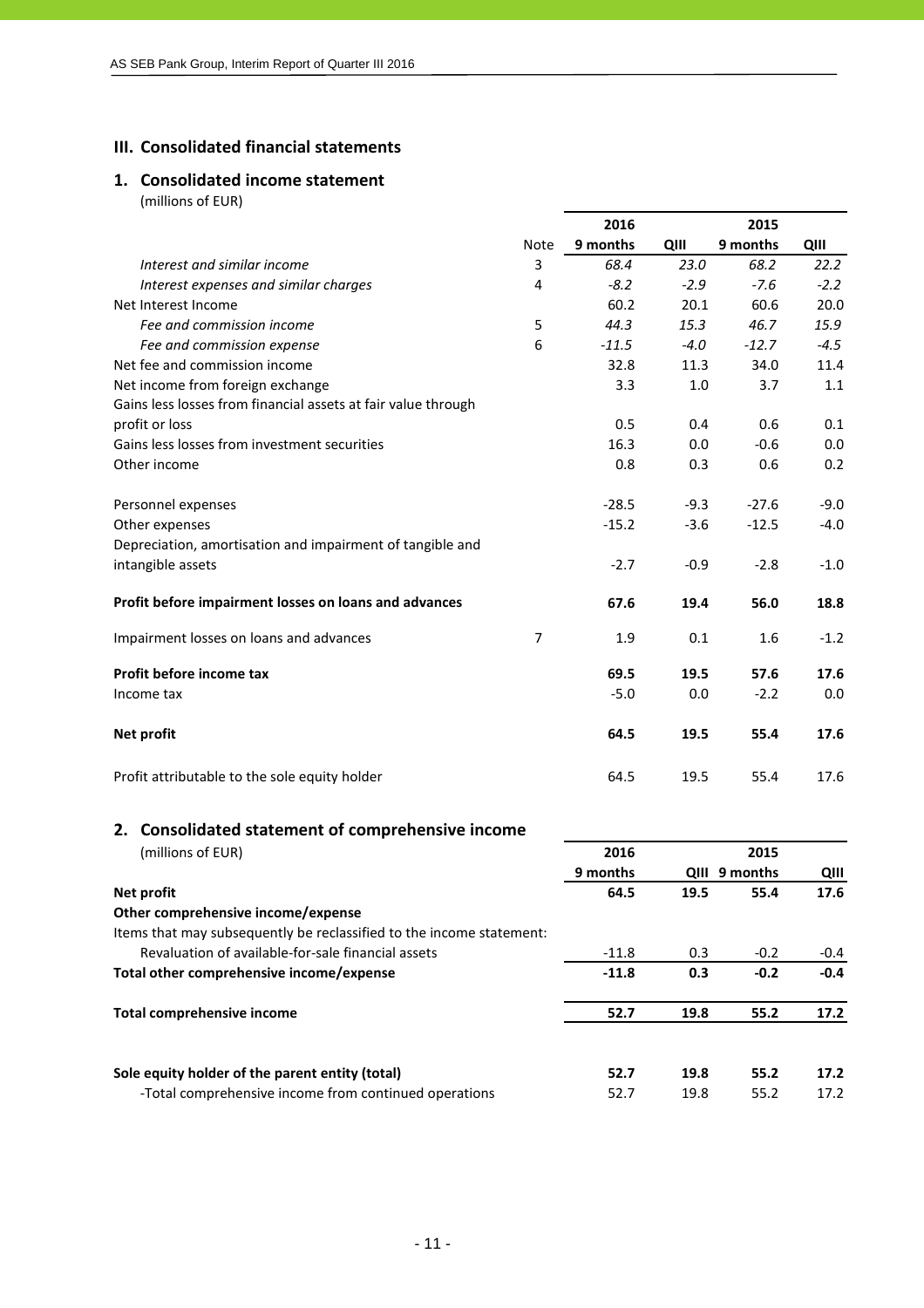# **3. Consolidated statement of financial position**

(millions of EUR)

|                                                                     | 30.09.16    | 31.12.15    |
|---------------------------------------------------------------------|-------------|-------------|
| <b>ASSETS</b>                                                       |             |             |
| Cash                                                                | 38.9        | 42.5        |
| Balances with central bank                                          | 249.9       | 615.0       |
| Loans and advances to credit institutions                           | 928.2       | 392.5       |
| Loans and advances to customers                                     | 4 2 6 0 . 2 | 4 0 9 6 .3  |
| Financial assets held for trading                                   | 25.8        | 28.3        |
| Financial assets designated at fair value through profit or loss at |             |             |
| inception                                                           | 23.3        | $0.0\,$     |
| Available-for-sale financial assets                                 | 8.8         | 18.3        |
| Other assets                                                        | 30.3        | 29.0        |
| Investments in associates                                           | 0.8         | 0.8         |
| Intangible assets                                                   | 3.6         | 1.9         |
| Property, plant and equipment                                       | 9.8         | 9.3         |
| <b>TOTAL ASSETS</b>                                                 | 5 5 7 9 . 6 | 5 2 3 3 . 9 |

## **LIABILITIES AND SHAREHOLDERS' EQUITY**

| Due to credit institutions                                 | 942.6       | 888.6       |
|------------------------------------------------------------|-------------|-------------|
| Due to customers                                           | 3 5 6 7 . 1 | 3 3 1 6 . 1 |
| Other liabilities                                          | 78.2        | 67.7        |
| Financial liabilities at fair value through profit or loss | 26.0        | 28.7        |
| Provisions                                                 | 0.1         | 0.4         |
| <b>Total Liabilities</b>                                   | 4 6 14.0    | 4 3 0 1.5   |
| Share capital                                              | 42.5        | 42.5        |
| Share premium                                              | 86.3        | 86.3        |
| Other reserves                                             | 20.3        | 32.2        |
| Retained earnings                                          | 816.5       | 771.4       |
| Total shareholders' equity                                 | 965.6       | 932.4       |
| <b>TOTAL LIABILITIES AND SHAREHOLDERS' EQUITY</b>          | 5 5 7 9 . 6 | 5 2 3 3 . 9 |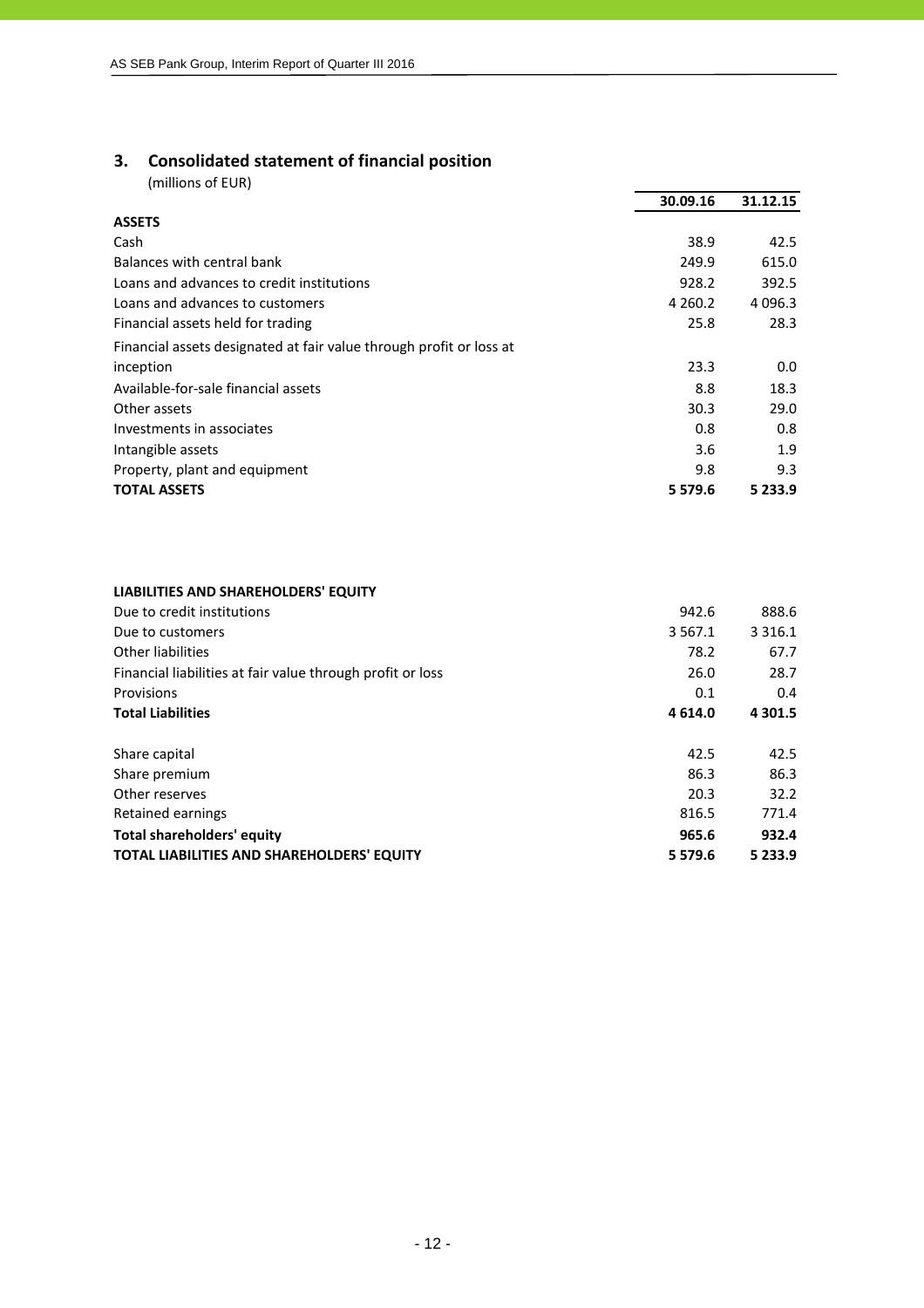## **4. Consolidated cash flow statement**

(millions of EUR)

|                                                                                 | 2016        | 2015     |
|---------------------------------------------------------------------------------|-------------|----------|
|                                                                                 | 9 months    | 9 months |
| I. Cash flows from operating activities                                         |             |          |
| Interest received                                                               | 68.4        | 68.7     |
| Interest paid                                                                   | $-8.1$      | $-8.6$   |
| Fee and commission received                                                     | 44.3        | 46.7     |
| Fee and commission paid                                                         | $-11.5$     | $-12.7$  |
| Net trading income and other operating income                                   | 5.1         | 4.7      |
| Personnel expenses and other operating expenses                                 | $-42.8$     | $-39.5$  |
| Income tax paid                                                                 | $-5.0$      | $-2.2$   |
| Cash flows from operating activities before changes in the operating assets and |             |          |
| <b>liabilities</b>                                                              | 50.4        | 57.1     |
| <b>Changes in operating assets:</b>                                             |             |          |
| Loans and advances to credit institutions and mandatory reserve in central bank | $-43.5$     | $-7.4$   |
| Loans and advances to customers                                                 | $-162.9$    | $-84.7$  |
| Other assets                                                                    | $-2.0$      | 4.9      |
| <b>Changes of operating liabilities:</b>                                        |             |          |
| Due to credit institutions                                                      | 56.7        | $-91.2$  |
| Due to customers                                                                | 250.9       | 9.6      |
| Other liabilities                                                               | 4.8         | 0.9      |
| Cash flow from (used in) operating activities                                   | 154.4       | $-110.8$ |
| II. Cash flows from investing activities                                        |             |          |
| Net increase-/decrease+ of investment portfolio securities                      | 13.9        | $-0.5$   |
| Purchase of investment properties, tangible and intangible assets               | $-4.9$      | $-4.4$   |
| Cash flow from (used in) investing activities                                   | 9.0         | $-4.9$   |
| III. Cash flows from financing activities                                       |             |          |
| Dividends paid                                                                  | $-20.0$     | $-10.0$  |
| Cash used in financing activities                                               | $-20.0$     | $-10.0$  |
| Net decrease/increase in cash and cash equivalents                              | 143.4       | $-125.7$ |
| Cash and cash equivalents at the beginning of period                            | 1012.5      | 1 105.0  |
| Effect of exchange rate changes on cash and cash equivalents                    | 0.0         | 0.0      |
| Cash and cash equivalents at the end of period                                  | 1 1 5 5 . 9 | 979.3    |

| Cash and cash equivalents includes:                      | 30.09.16    | 30.09.15 |
|----------------------------------------------------------|-------------|----------|
| Cash on hand                                             | 38.9        | 39.6     |
| Balances with the central bank without mandatory reserve | 210.0       | 150.0    |
| Liquid deposits in other credit institutions             | 883.7       | 789.7    |
| Trading portfolio and liquidity securities               | 23.3        | 0.0      |
|                                                          | 1 1 5 5 . 9 | 979.3    |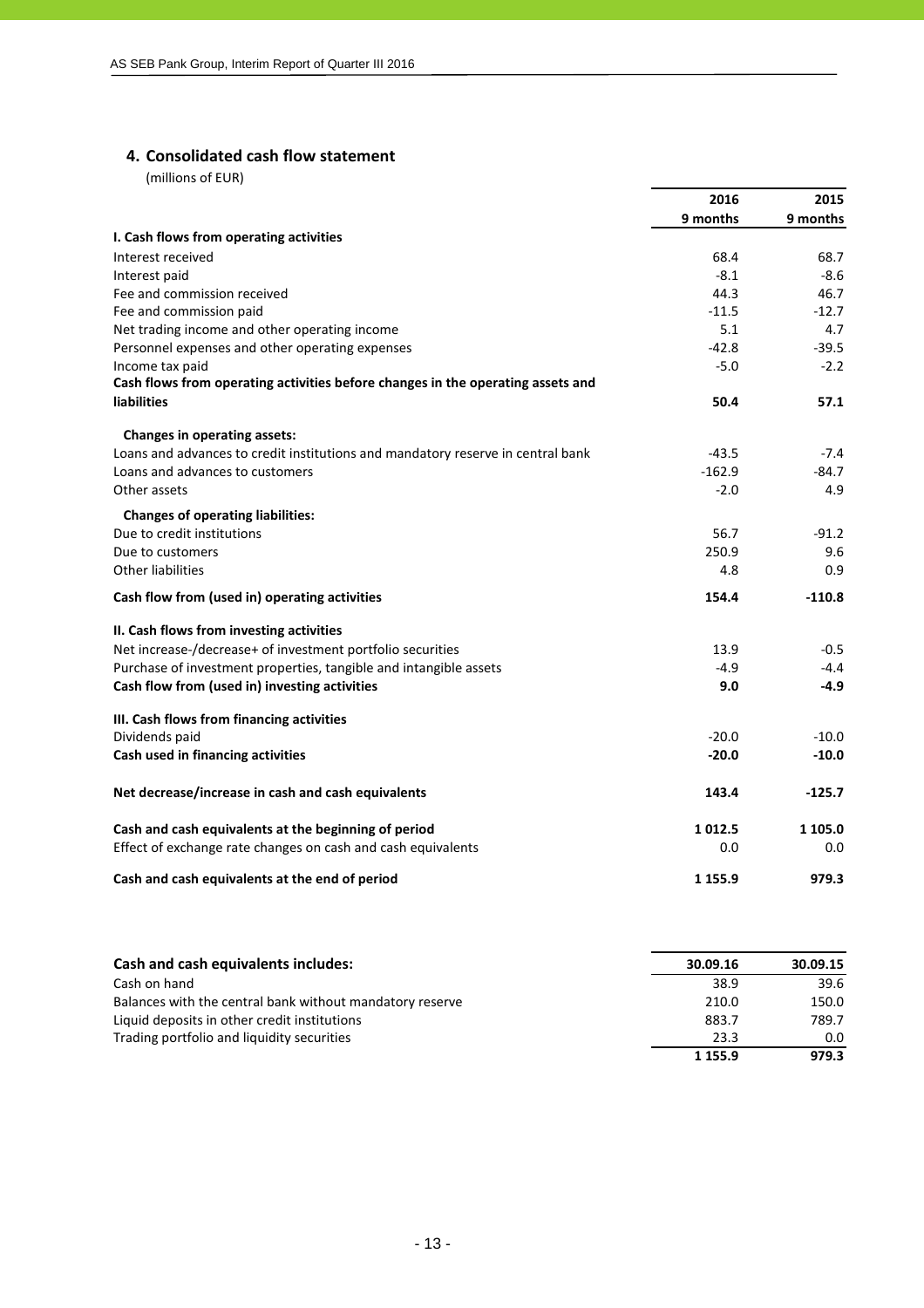# **5. Changes in consolidated shareholders' equity**

(millions of EUR)

|                                                                           |               | <b>Share</b> |                 | <b>Retained</b> | <b>Total</b>  |
|---------------------------------------------------------------------------|---------------|--------------|-----------------|-----------------|---------------|
|                                                                           | Share capital | premium      | <b>Reserves</b> | profit          | shareholders' |
| Year beginning 01.01.2015                                                 | 42.5          | 86.3         | 20.1            | 705.9           | 854.8         |
| Dividend paid                                                             | 0.0           | 0.0          | 0.0             | $-10.0$         | $-10.0$       |
| Other                                                                     | 0.0           | 0.0          | 0.0             | 0.4             | 0.4           |
| Net profit                                                                | 0.0           | 0.0          | 0.0             | 55.4            | 55.4          |
| Other comprehensive income:<br>Net change in available-for-sale financial |               |              |                 |                 |               |
| assets                                                                    | 0.0           | 0.0          | $-0.2$          | 0.0             | $-0.2$        |
| Total other comprehensive income                                          | 0.0           | 0.0          | $-0.2$          | 0.0             | $-0.2$        |
| <b>Total comprehensive income</b>                                         | 0.0           | 0.0          | $-0.2$          | 55.4            | 55.2          |
| <b>Final balance 30.09.2015</b>                                           | 42.5          | 86.3         | 19.9            | 751.7           | 900.4         |
| Year beginning 01.01.2016                                                 | 42.5          | 86.3         | 32.2            | 771.4           | 932.4         |
| Dividend paid                                                             | 0.0           | 0.0          | 0.0             | $-20.0$         | $-20.0$       |
| Other                                                                     | 0.0           | 0.0          | 0.0             | 0.5             | 0.5           |
| Net profit                                                                | 0.0           | 0.0          | 0.0             | 64.5            | 64.5          |
| Other comprehensive income:<br>Net change in available-for-sale financial |               |              |                 |                 |               |
| assets                                                                    | 0.0           | 0.0          | $-11.8$         | 0.0             | $-11.8$       |
| Total other comprehensive income                                          | 0.0           | 0.0          | $-11.8$         | 0.0             | $-11.8$       |
| <b>Total comprehensive income</b>                                         | 0.0           | 0.0          | $-11.8$         | 64.5            | 52.7          |
| <b>Final balance 30.09.2016</b>                                           | 42.5          | 86.3         | 20.4            | 816.4           | 965.6         |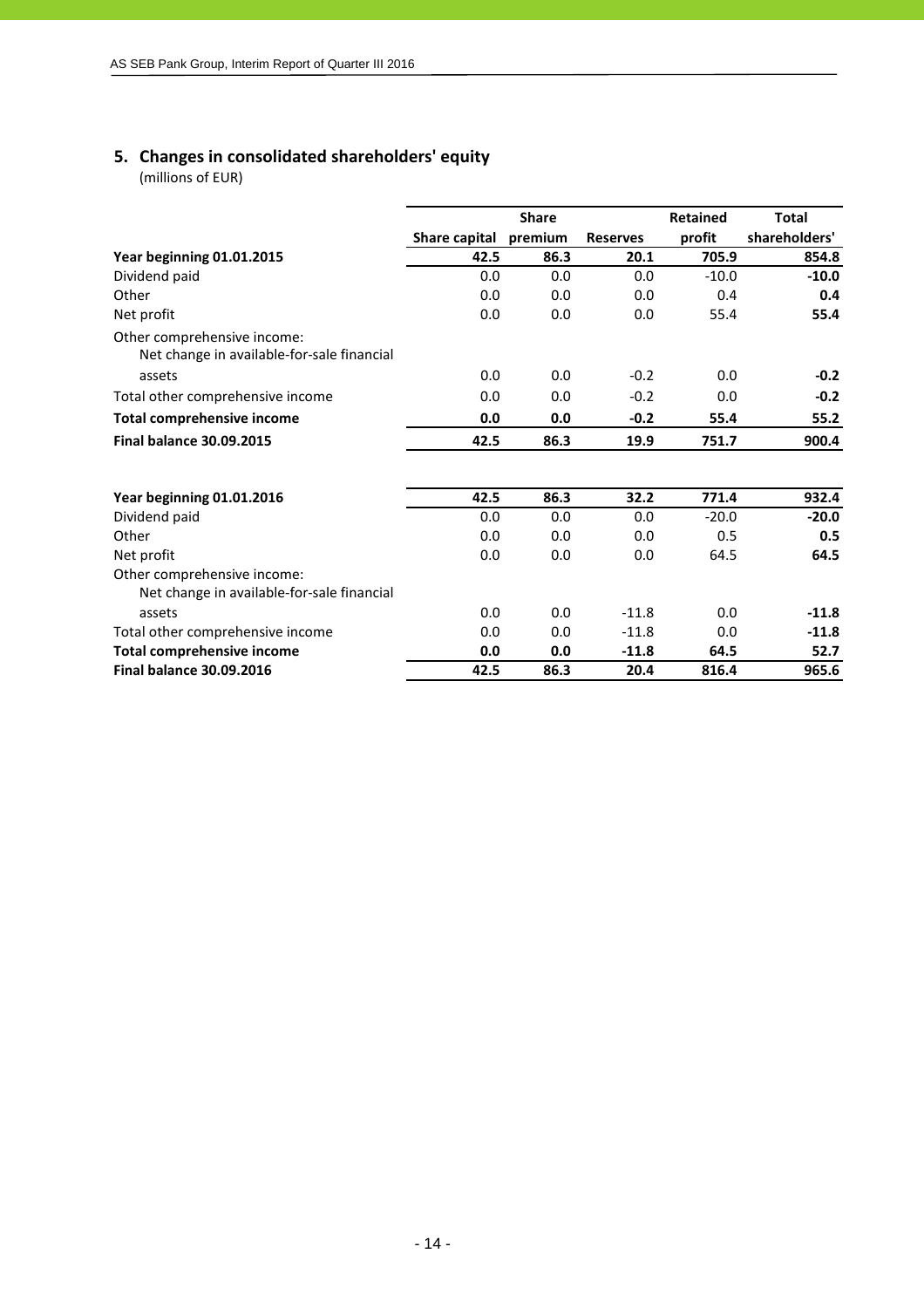# **6. Contingent assets and liabilities and commitments**

(millions of EUR)

| 30.09.16                                            |               | <b>Contract amount</b> |               | <b>Balance value</b> |  |
|-----------------------------------------------------|---------------|------------------------|---------------|----------------------|--|
|                                                     | <b>Assets</b> | <b>Liabilities</b>     | <b>Assets</b> | <b>Liabilities</b>   |  |
| 1. Irrevocable and revocable transactions           | 96.8          | 1059.8                 | 0.0           | 0.0                  |  |
| 1.1. Guarantees and other similar off-balance sheet |               |                        |               |                      |  |
| irrovocable liabilitieas and claims                 | 96.8          | 295.8                  | 0.0           | 0.0                  |  |
| incl. financial guarantees                          | 96.8          | 93.4                   | 0.0           | 0.0                  |  |
| 1.2. Loan commitments                               | 0.0           | 764.0                  | 0.0           | 0.0                  |  |
| 2. Derivatives                                      | 621.0         | 620.7                  | 25.7          | 26.0                 |  |
| 2.1. Currency related derivatives                   | 224.4         | 224.4                  | 13.1          | 12.8                 |  |
| 2.2. Interest related derivatives                   | 391.8         | 391.8                  | 12.3          | 12.8                 |  |
| 2.3. Equity related derivatives*                    | 4.8           | 4.5                    | 0.3           | 0.4                  |  |
|                                                     | 717.8         | 1680.5                 | 25.7          | 26.0                 |  |

| 31.12.15                                            |               | <b>Contract amount</b> | <b>Balance value</b> |                    |  |
|-----------------------------------------------------|---------------|------------------------|----------------------|--------------------|--|
|                                                     | <b>Assets</b> | <b>Liabilities</b>     | <b>Assets</b>        | <b>Liabilities</b> |  |
| 1. Irrevocable and revocable transactions           | 69.1          | 1 0 7 4 . 1            | 0.0                  | 0.0                |  |
| 1.1. Guarantees and other similar off-balance sheet |               |                        |                      |                    |  |
| irrovocable liabilitieas and claims                 | 64.1          | 310.3                  | 0.0                  | 0.0                |  |
| incl. financial quarantees                          | 64.1          | 129.3                  | 0.0                  | 0.0                |  |
| 1.2. Loan commitments                               | 5.0           | 764.0                  | 0.0                  | 0.0                |  |
| 2. Derivatives                                      | 667.3         | 666.7                  | 28.4                 | 28.7               |  |
| 2.1. Currency related derivatives                   | 295.2         | 294.9                  | 1.3                  | 1.0                |  |
| 2.2. Interest related derivatives                   | 363.3         | 363.3                  | 26.4                 | 26.9               |  |
| 2.3. Equity related derivatives*                    | 8.8           | 8.5                    | 0.7                  | 0.8                |  |
|                                                     | 736.4         | 1740.8                 | 28.4                 | 28.7               |  |

\* Derivative transactions are executed to cover the client's position and the derivative risks are not taken to own portfolio. All risks arising from these transactions are fully mitigated with parent company. The equity option prices are calculated using for all input data (e.g. underlying prices or volumes) either independently sourced input (e.g. the underlying prices) or an independent price verification is performed on the next day to compare the values to independently sourced market data (e.g. for volumes).

Pursuant to the Law of Obligations Act, the operating lease agreements, concluded by AS SEB Liising are partially related to a contingent liability, the likelihood and the amount of which cannot be reliably determined. According to the management of the company, based on the previous practice, realization of the obligation is unlikely.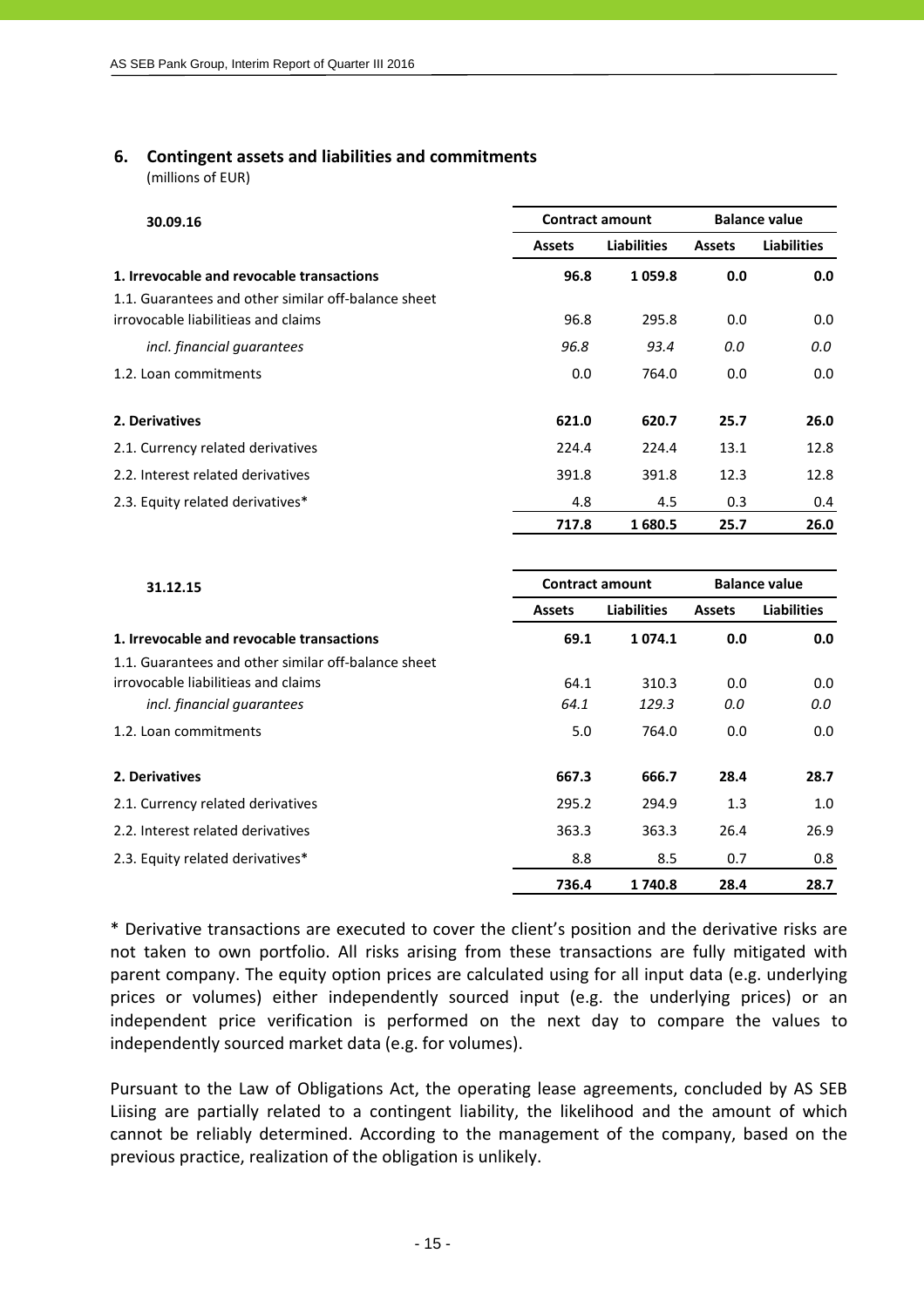# **Note 1 Accounting principles**

The interim report of AS SEB Pank Group for Quarter III 2016 has been prepared in conformity with International Accounting Standard IAS 34 "Interim Financial Reporting" and the disclosure requirements, established by Eesti Pank.

The accounting principles, used in the interim report of AS SEB Pank Group for Quarter III 2016 are in conformity with the accounting principles used in the annual report for the year ended on 31 December 2015.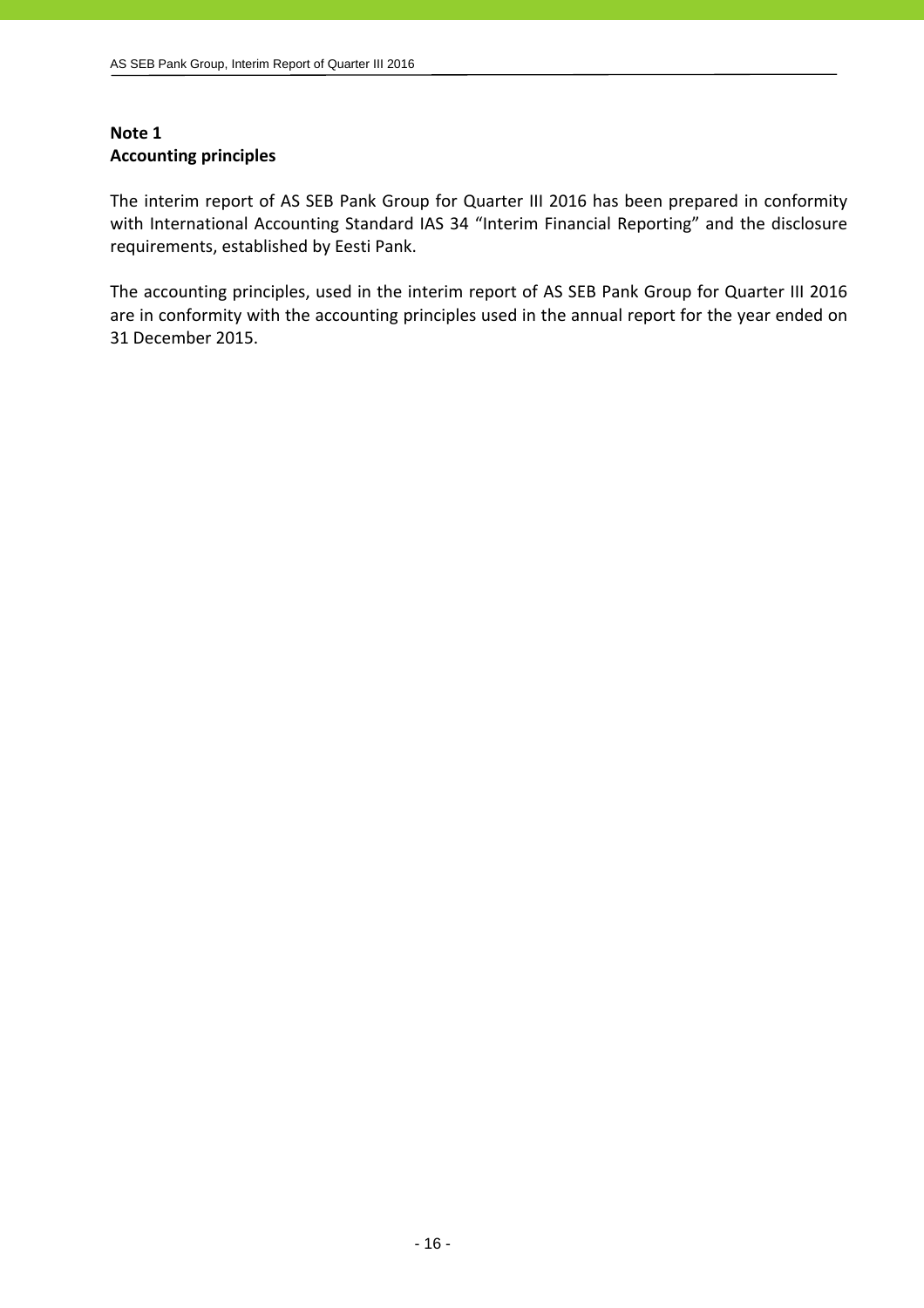**Fair value of financial assets and liabilities**

(millions of EUR)

## **A) Financial instruments measured at fair value**

|                                                             |         | 30.09.16 |         |       |         | 31.12.15 |         |       |
|-------------------------------------------------------------|---------|----------|---------|-------|---------|----------|---------|-------|
|                                                             | Level 1 | Level 2  | Level 3 | Total | Level 1 | Level 2  | Level 3 | Total |
| Financial assets at fair value through profit and loss      |         |          |         |       |         |          |         |       |
| Financial assets held for trading                           | 0.1     | 25.7     | 0.0     | 25.8  | 0.1     | 28.3     | 0.0     | 28.4  |
| Equity securities                                           | 0.1     | 0.0      | 0.0     | 0.1   | 0.1     | 0.0      | 0.0     | 0.1   |
| Derivatives                                                 | 0.0     | 25.7     | $0.0\,$ | 25.7  | 0.0     | 28.3     | 0.0     | 28.3  |
| Financial assets designated at fair value                   |         |          |         |       |         |          |         |       |
| through profit or loss at inception                         | 23.3    | 0.0      | 0.0     | 23.3  | 0.0     | 0.0      | 0.0     | 0.0   |
| Debt securities                                             | 23.3    | 0.0      | 0.0     | 23.3  | 0.0     | 0.0      | 0.0     | 0.0   |
| Available for sale financial assets                         | 6.3     | 0.0      | 2.5     | 8.8   | 6.1     | 0.0      | 12.2    | 18.3  |
| Investment securities - equity                              | 6.3     | 0.0      | 2.5     | 8.8   | 6.1     | 0.0      | 12.2    | 18.3  |
| <b>TOTAL ASSETS</b>                                         | 29.7    | 25.7     | 2.5     | 57.9  | 6.2     | 28.3     | 12.2    | 46.7  |
| Financial liabilities at fair value through profit and loss |         |          |         |       |         |          |         |       |
| Financial liabilities held for trading                      | 0.0     | 26.0     | 0.0     | 26.0  | 0.0     | 28.7     | 0.0     | 28.7  |
| <b>TOTAL LIABILITIES</b>                                    | 0.0     | 26.0     | 0.0     | 26.0  | 0.1     | 28.7     | 0.0     | 28.7  |

IFRS 7 specifies a hierarchy of valuation techniques based on whether the inputs to those valuation techniques are observable or unobservable. Observable inputs reflect market data obtained from independent sources; unobservable inputs reflect the Group's market assumptions. These two types of inputs have created the following fair value hierarchy:

Level 1 ‐ Quoted prices (unadjusted) in active markets for identical assets or liabilities. This level includes listed equity securities and debt instruments on exchanges but also instruments quoted by market participants.

Level 2 ‐ Inputs other than quoted prices included within Level 1 that are observable for the asset or liability, either directly (that is, as prices) or indirectly (that is, derived from prices). The sources of input parameters like Euro yield curve or counterparty credit risk are Bloomberg and Thomson Reuters.

Level 3 - Inputs for the asset or liability that are not based on observable market data (unobservable inputs). This level includes equity investments and debt instruments with significant unobservable components.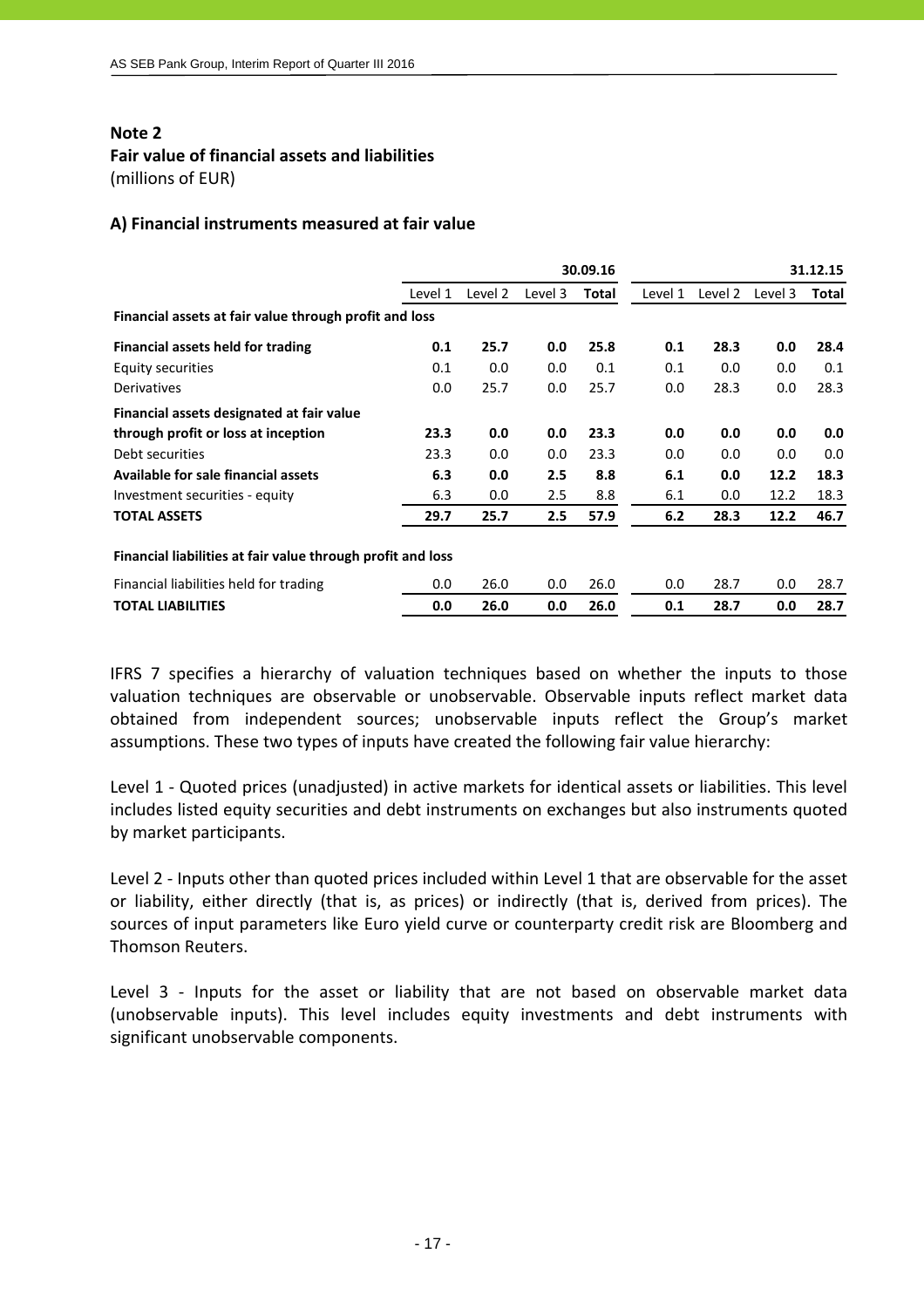| <b>Reconciliation of Level 3 Items</b>                     | Available-for-sale financial assets  |         |
|------------------------------------------------------------|--------------------------------------|---------|
|                                                            | Investment<br>securities -<br>equity | Total   |
|                                                            |                                      |         |
| At 1 January 2015                                          | 0.1                                  | 0.1     |
| Other comprehensive income                                 | 12.1                                 | 12.1    |
| At 31 December 2015                                        | 12.2                                 | 12.2    |
| Total losses for the period included in profit or loss for |                                      |         |
| assets/liabilities held at 31.12.15                        | 0.0                                  | 0.0     |
| At 1 January 2016                                          | 12.2                                 | 12.2    |
| Other comprehensive income                                 | 0.1                                  | 0.1     |
| Purchases                                                  | 2.3                                  | 2.3     |
| Settlements                                                | $-12.1$                              | $-12.1$ |
| At 30 September 2016                                       | 2.5                                  | 2.5     |
| Total losses for the period included in profit or loss for |                                      |         |
| assets/liabilities held at 30.09.16                        | 0.0                                  | 0.0     |

## **B) Financial instruments not measured at fair value**

|                                           | 30.09.16          |                        | 31.12.15          |                        |  |
|-------------------------------------------|-------------------|------------------------|-------------------|------------------------|--|
|                                           | Carrying<br>value | Fair value,<br>Level 3 | Carrying<br>value | Fair value,<br>Level 3 |  |
| <b>ASSETS</b>                             |                   |                        |                   |                        |  |
| Loans and advances to credit institutions | 928.2             | 928.2                  | 392.5             | 392.5                  |  |
| Loans and advances to customers           | 4 2 6 0.2         | 4 187.6                | 4 0 9 6.3         | 3 960.9                |  |
| Loans to Corporates                       | 2 143.8           | 2 145.9                | 2077.0            | 2079.5                 |  |
| Loans to households                       | 2 116.4           | 2041.7                 | 2019.3            | 1881.4                 |  |
| Other assets                              | 30.3              | 30.3                   | 29.0              | 29.0                   |  |
| <b>TOTAL ASSETS</b>                       | 5 2 18.7          | 5 1 4 6 . 1            | 4 5 1 7 .8        | 4 3 8 2.4              |  |
| <b>LIABILITIES</b>                        |                   |                        |                   |                        |  |
| Due to credit institutions                | 942.6             | 942.5                  | 888.6             | 888.2                  |  |
| Due to customers                          | 3 5 6 7 . 1       | 3 5 7 0 . 2            | 3 3 1 6 .1        | 3 3 1 8 .4             |  |
| Due to Corporates                         | 2040.6            | 2043.8                 | 1884.8            | 1886.9                 |  |
| Due to households                         | 1 5 2 6 . 5       | 1526.4                 | 1 431.3           | 1 431.5                |  |
| <b>Other financial liabilities</b>        | 78.2              | 78.2                   | 67.7              | 67.7                   |  |
| <b>TOTAL LIABILITIES</b>                  | 4587.9            | 4 5 9 0.9              | 4 272.4           | 4 2 7 4 . 3            |  |

AS SEB Pank conducts assessment of fair value of financial assets and liabilities which are not presented in the Group's statement of financial position at their fair value. All finance instruments not measured at fair value specified at Level 3 in hierarchy of valuation of fair value, because of using unobservable inputs. When calculating fair value for floating interest rate loans and for fixed-interest rate lending, future cash flows are discounted based on the market interest curve, which has been adjusted for applicable margins of new lending. Similarly have been calculated also fixed‐interest rate deposits, floating interest rate and fixed‐interest rate balances due to credit institutions.

As of reporting date fair value of loans and advances to customers was 1.7% lower (31.12.2015: 3.31% lower) than the carrying amount. Fair value of balances due to credit institutions was 0.01% lower (31.12.2015: 0.04% lower) than the carrying amount. Fair value of balances due to customers was 0.09% higher (31.12.2015: 0.07% higher) than the carrying amount.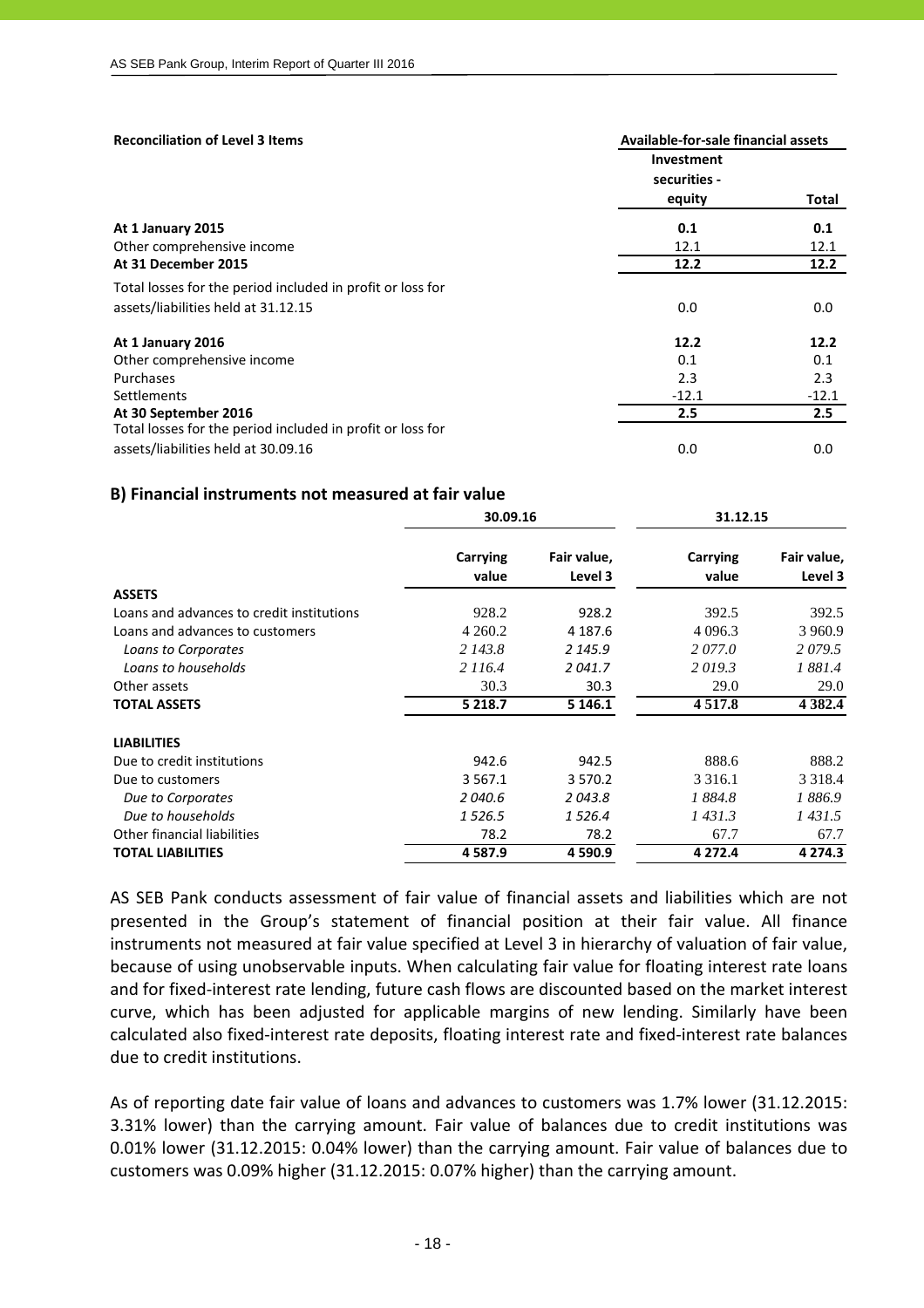## **Interest and similar income**

|  | (millions of EUP |  |
|--|------------------|--|
|  |                  |  |

| (millions of EUR)         | 2016     |        | 2015     |        |
|---------------------------|----------|--------|----------|--------|
|                           | 9 months | QIII   | 9 months | QIII   |
| Loans                     | 58.7     | 19.9   | 57.3     | 19.1   |
| Leasing                   | 9.9      | 3.3    | 10.3     | 3.4    |
| Deposits with other banks | $-0.3$   | $-0.3$ | 0.0      | $-0.3$ |
| Fixed income securities   | 0.1      | 0.1    | 0.6      | 0.0    |
|                           | 68.4     | 23.0   | 68.2     | 22.2   |

## **Note 4**

# **Interest expenses and similar charges**

| (millions of EUR)              | 2016     |        | 2015     |        |
|--------------------------------|----------|--------|----------|--------|
|                                | 9 months | QIII   | 9 months | QIII   |
| Credit institutions            | $-0.6$   | $-0.1$ | $-3.5$   | $-0.9$ |
| Time and other saving deposits | $-1.1$   | $-0.4$ | $-1.5$   | $-0.4$ |
| Demand deposits                | $-2.5$   | $-0.8$ | $-2.5$   | $-0.9$ |
| Other                          | $-4.0$   | $-1.6$ | $-0.1$   | 0.0    |
|                                | -8.2     | $-2.9$ | -7.6     | $-2.2$ |

## **Note 5**

## **Fee and commission income**

(millions of EUR) **2016 2015**

|                                               | 9 months | QIII | 9 months | QIII |
|-----------------------------------------------|----------|------|----------|------|
| Payment cards related commissions             | 16.3     | 5.8  | 18.4     | 6.5  |
| Securities market services *                  | 8.2      | 2.8  | 8.3      | 2.7  |
| <b>Transaction fees</b>                       | 3.7      | 1.2  | 4.0      | 1.3  |
| Credit contracts**                            | 3.0      | 0.9  | 3.8      | 1.4  |
| Insurance brokerage fees                      | 2.7      | 1.0  | 2.3      | 0.8  |
| Other settlement fees                         | 4.5      | 1.5  | 3.2      | 1.0  |
| Income from leasing agreements (full service) | 0.5      | 0.2  | 0.6      | 0.2  |
| Income from electronic channels               | 1.1      | 0.4  | 1.1      | 0.4  |
| Cash handling fees                            | 0.4      | 0.1  | 0.6      | 0.2  |
| Commodity futures fees                        | 0.1      | 0.1  | 0.4      | 0.0  |
| Other                                         | 3.8      | 1.3  | 4.0      | 1.4  |
|                                               | 44.3     | 15.3 | 46.7     | 15.9 |

\* Securities market services includes asset management fees of investment funds and securities portfolios, custody services, advisory fees and other with securities transactions related fees.

\*\* Credit contracts include loan, leasing, letter of credit and guarantee contracts, which are short-term and do not constitute interest income, but are of administrative nature for arrangement or reorganisation of credits.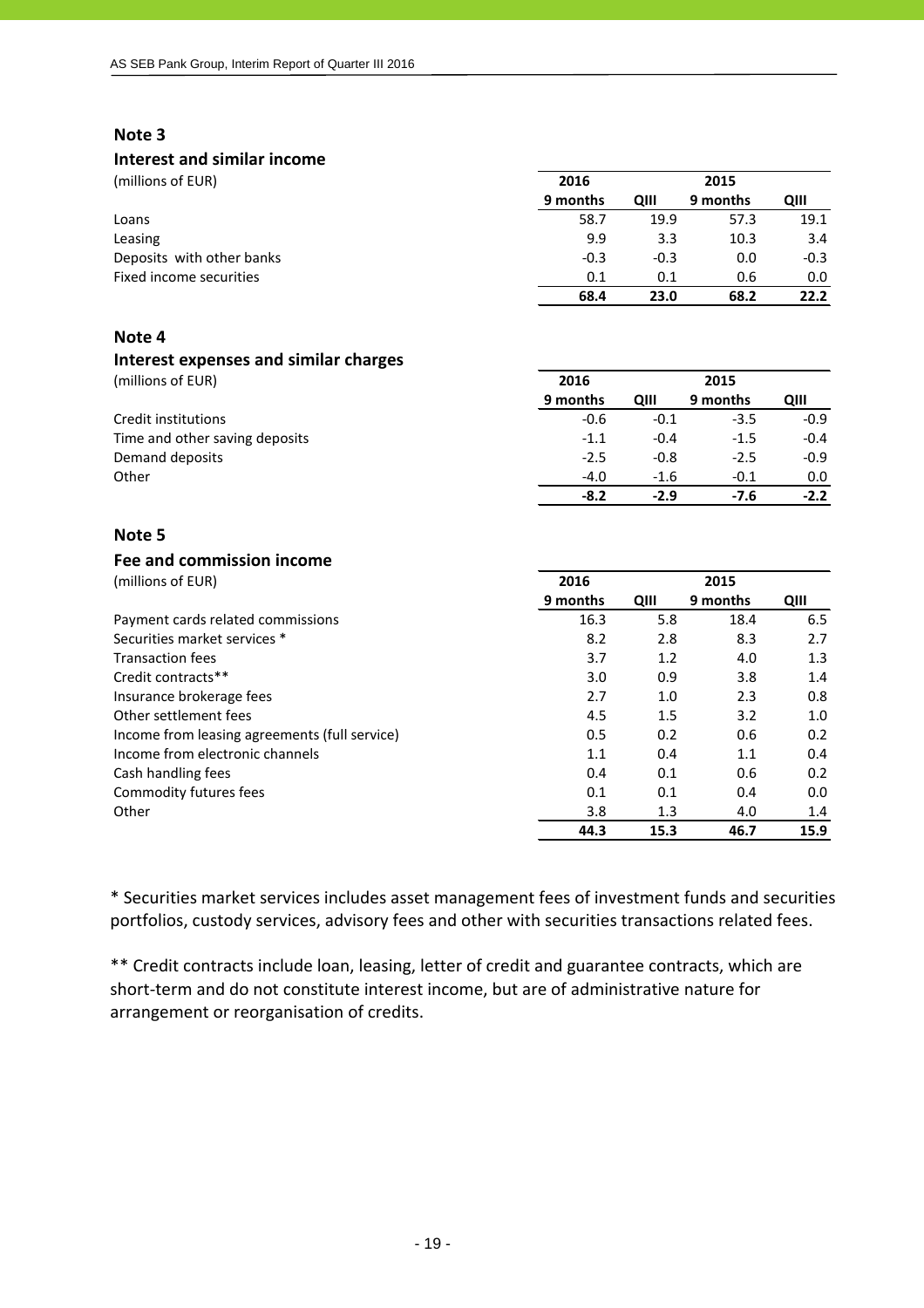## **Fee and commission expense**

| (millions of EUR)                             | 2016     |        | 2015     |        |
|-----------------------------------------------|----------|--------|----------|--------|
|                                               | 9 months | QIII   | 9 months | QIII   |
| Payment cards related commissions             | $-7.4$   | $-2.6$ | $-8.3$   | $-2.9$ |
| Cash collecting fees                          | $-0.9$   | $-0.3$ | $-1.0$   | $-0.4$ |
| Expenses to leasing agreements (full service) | $-0.5$   | $-0.2$ | $-0.5$   | $-0.1$ |
| Securities market services                    | $-1.2$   | $-0.4$ | $-1.3$   | $-0.5$ |
| <b>Transaction fees</b>                       | $-0.8$   | $-0.3$ | $-0.9$   | $-0.3$ |
| Other                                         | $-0.7$   | $-0.2$ | $-0.7$   | $-0.3$ |
|                                               | $-11.5$  | $-4.0$ | $-12.7$  | $-4.5$ |

## **Note 7**

## **Impairment losses on loans and advances**

| (millions of EUR)                                  | 2016     |        | 2015     |        |
|----------------------------------------------------|----------|--------|----------|--------|
|                                                    | 9 months | QIII   | 9 months | QIII   |
| <b>Impairment losses</b>                           | 1.8      | 0.1    | 1.6      | $-1.2$ |
| impairment losses of reporting period              | $-1.5$   | $-0.5$ | $-1.7$   | $-1.6$ |
| recoveries from write-offs                         | 1.5      | 0.2    | 0.7      | 0.2    |
| decreasing of impairment losses of previous period | 1.8      | 0.4    | 2.6      | 0.2    |
| Impairment losses for contingent liabilities       | 0.1      | 0.0    | 0.0      | 0.0    |
|                                                    | 1.9      | 0.1    | 1.6      | $-1.2$ |

## **Note 8**

## **Allowances on loans and advances**

(millions of EUR)

|                                             | 30.09.16 | 31.12.15 |
|---------------------------------------------|----------|----------|
| At the beginning of period (January, 1)     | 29.0     | 44.4     |
| Allowances of reporting period              | 1.5      | 3.3      |
| Decreasing of allowances of previous period | $-1.8$   | $-6.4$   |
| Loans and advances written off              | $-4.1$   | $-12.3$  |
| At the end of period                        | 24.6     | 29.0     |
| Recoveries from write-offs                  | 1.5      | 0.9      |

## **Note 9**

# **Loans and advances to customers by remaining maturity**

(millions of EUR)

|          | Less than $3-12$          |       |              | 5-10  | Over 10 |            |
|----------|---------------------------|-------|--------------|-------|---------|------------|
|          | 3 months months 1-5 years |       |              | vears | vears   | Total      |
| 30.09.16 | 274.8                     |       | 625.2 1927.7 | 515.5 | 917.0   | 4 260.2    |
| 31.12.15 | 244.1                     | 635.1 | 1 835.4      | 513.2 | 868.5   | 4 0 9 6 .3 |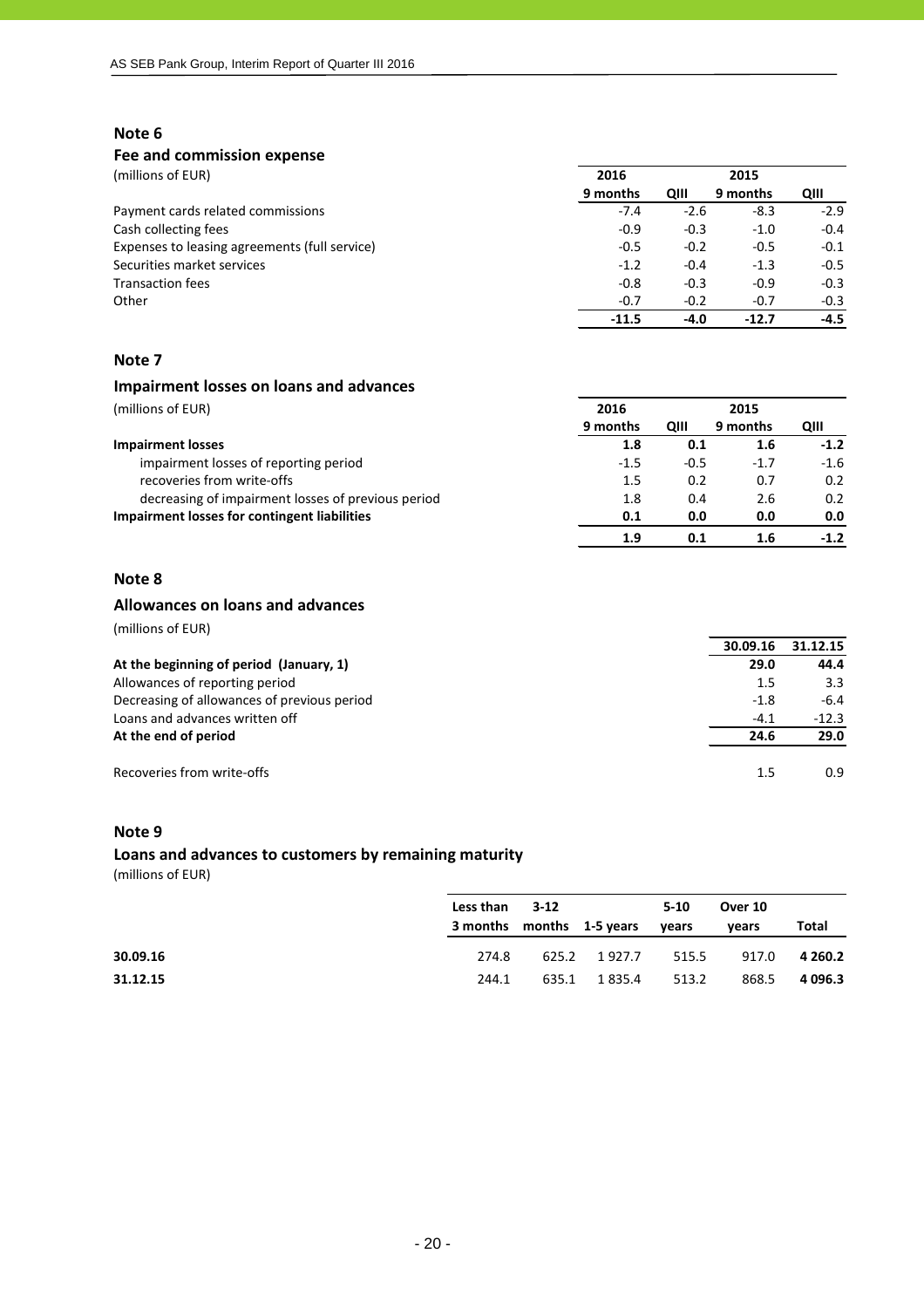## **Geographic concentration of financial assets and liabilities**

(millions of EUR)

|                      | 1 2 1 7 .0     | 4 2 6 0.2   | 58.7    | 43.7   | 5 5 7 9 . 6 | 942.6    | 3 567.1     | 104.3        | 4 614.0     | 1059.8      |
|----------------------|----------------|-------------|---------|--------|-------------|----------|-------------|--------------|-------------|-------------|
| Other countries      | 5.2            | 0.7         | 0.0     | 0.4    | 6.3         | 0.0      | 180.5       | 0.4          | 180.9       | 6.3         |
| Other Eastern Europe | 12.5           | 0.3         | 23.3    | 0.2    | 36.3        | 1.2      | 37.8        | 0.1          | 39.1        | 0.3         |
| Other Western Europe | 3.7            | 5.9         | 0.0     | 0.1    | 9.7         | 0.2      | 48.0        | 0.2          | 48.4        | 7.5         |
| Netherlands          | 0.0            | 0.1         | 0.0     | 0.0    | 0.1         | 0.0      | 1.3         | 0.0          | 1.3         | 14.3        |
| Luxembourg           | 0.2            | 0.0         | 0.0     | 0.0    | 0.2         | 0.7      | 0.0         | 0.0          | 0.7         | 0.0         |
| Lithuania            | 0.3            | 8.1         | 0.0     | 0.5    | 8.9         | 24.5     | 2.7         | 0.0          | 27.2        | 0.4         |
| Latvia               | 0.0            | 0.0         | 0.0     | 1.8    | 1.8         | 0.0      | 0.0         | 0.0          | 0.0         | 0.0         |
| Finland              | 0.1            | 3.2         | 0.0     | 0.0    | 3.3         | 0.0      | 9.4         | 0.0          | 9.4         | 4.1         |
| Japan                | 0.0            | 0.1         | 0.0     | 0.0    | 0.1         | 0.0      | 0.5         | 0.0          | 0.5         | 0.0         |
| Canada               | 0.0            | 0.1         | 0.0     | 0.0    | 0.1         | 0.1      | 0.7         | 0.0          | 0.8         | 0.0         |
| <b>United States</b> | 1.2            | 0.6         | 2.4     | 1.2    | 5.4         | 1.2      | 10.4        | 0.0          | 11.6        | 0.0         |
| Germany              | 1.7            | 0.5         | 0.0     | 0.0    | 2.2         | 3.2      | 3.5         | 0.2          | 6.9         | 5.0         |
| Russia               | 0.2            | 0.0         | 0.0     | 0.1    | 0.3         | 0.0      | 0.1         | 0.0          | 0.1         | 0.0         |
| United Kingdom       | 24.6           | 1.8         | 0.0     | 0.0    | 26.4        | 2.1      | 31.3        | 0.2          | 33.6        | 0.0         |
| Estonia              | 289.4          | 4 2 3 8 . 0 | 31.8    | 38.5   | 4 5 9 7 . 7 | 23.0     | 3 2 3 2 . 7 | 75.9         | 3 3 3 1 . 6 | 1020.3      |
| Sweden               | 877.9          | 0.8         | 1.2     | 0.9    | 880.8       | 886.4    | 8.2         | 27.3         | 921.9       | 1.6         |
|                      | institutions   | mers        | ties    | assets | assets      | tions    | mers        | liabili-ties | ties        | liabilities |
|                      | to credit      | to custo-   | Securi- | Other  | Total       | institu- | custo-      | Other        | liabili-    | gent        |
|                      | and advances   | advances    |         |        |             | credit   | Due to      |              | Total       | Contin-     |
| 30.09.16             | bank, loans    | Loans and   |         |        |             | Due to   |             |              |             |             |
|                      | with central   |             |         |        |             |          |             |              |             |             |
|                      | Cash, balances |             |         |        |             |          |             |              |             |             |
|                      |                |             |         |        |             |          |             |              |             |             |

|                      | Cash, balances |            |         |        |         |          |             |              |             |             |
|----------------------|----------------|------------|---------|--------|---------|----------|-------------|--------------|-------------|-------------|
|                      | with central   |            |         |        |         |          |             |              |             |             |
| 31.12.15             | bank, loans    | Loans and  |         |        |         | Due to   |             |              |             |             |
|                      | and advances   | advances   |         |        |         | credit   | Due to      |              | Total       | Contin-     |
|                      | to credit      | to custo-  | Securi- | Other  | Total   | institu- | custo-      | Other        | liabili-    | gent        |
|                      | institutions   | mers       | ties    | assets | assets  | tions    | mers        | liabili-ties | ties        | liabilities |
| Sweden               | 13.5           | 0.5        | 1.7     | 0.5    | 16.2    | 791.1    | 17.2        | 27.8         | 836.1       | 1.5         |
| Estonia              | 658.3          | 4 0 7 4 .3 | 33.6    | 37.0   | 4 803.2 | 7.7      | 2 975.4     | 68.4         | 3 0 5 1 . 5 | 1055.8      |
| United Kingdom       | 0.7            | 1.3        | 12.1    | 0.1    | 14.2    | 3.2      | 28.2        | 0.1          | 31.5        | 0.0         |
| Russia               | 0.2            | 0.0        | 0.0     | 0.0    | 0.2     | 0.0      | 0.1         | 0.0          | 0.1         | 0.0         |
| Germany              | 348.2          | 3.4        | 0.0     | 0.0    | 351.6   | 7.3      | 1.4         | 0.0          | 8.7         | 1.8         |
| <b>United States</b> | 1.4            | 0.2        | 0.0     | 0.0    | 1.6     | 0.0      | 17.0        | 0.0          | 17.0        | 0.0         |
| Canada               | 0.0            | 0.0        | 0.0     | 0.0    | 0.0     | 0.1      | 0.6         | 0.0          | 0.7         | 0.0         |
| Japan                | 0.0            | 0.0        | 0.0     | 0.0    | 0.0     | 0.0      | 0.5         | 0.0          | 0.5         | 0.0         |
| Finland              | 4.4            | 0.9        | 0.0     | 0.0    | 5.3     | 0.0      | 9.3         | 0.0          | 9.3         | 3.4         |
| Latvia               | 0.0            | 0.0        | 0.0     | 0.6    | 0.6     | 0.0      | 0.0         | 0.0          | 0.0         | 0.0         |
| Lithuania            | 4.8            | 8.4        | 0.0     | 0.2    | 13.4    | 67.9     | 4.1         | 0.1          | 72.1        | 0.4         |
| Luxembourg           | 1.9            | 0.0        | 0.0     | 0.2    | 2.1     | 0.6      | 0.1         | 0.2          | 0.9         | 0.0         |
| Netherlands          | 0.0            | 0.0        | 0.0     | 0.0    | 0.0     | 0.0      | 2.0         | 0.0          | 2.0         | 0.0         |
| Other Western Europe | 7.9            | 6.0        | 0.0     | 0.3    | 14.2    | 1.5      | 26.5        | 0.1          | 28.1        | 7.0         |
| Other Eastern Europe | 6.1            | 0.9        | 0.0     | 0.1    | 7.1     | 9.2      | 45.9        | 0.1          | 55.2        | 0.0         |
| Other countries      | 2.6            | 0.4        | 0.0     | 1.2    | 4.2     | 0.0      | 187.8       | 0.0          | 187.8       | 4.2         |
|                      | 1050.0         | 4 0 9 6.3  | 47.4    | 40.2   | 5 233.9 | 888.6    | 3 3 1 6 . 1 | 96.8         | 4 301.5     | 1 074.1     |

Contingent liabilities include here guarantees and pledges, loan commitments, revocable transactions, stand‐by loans, other revocable transactions and are presented in contract amount of contingent liabilities. Securities include here financial assets held for trading, financial assets designated at fair value through profit or loss, available‐for‐sale financial assets, investments in associates.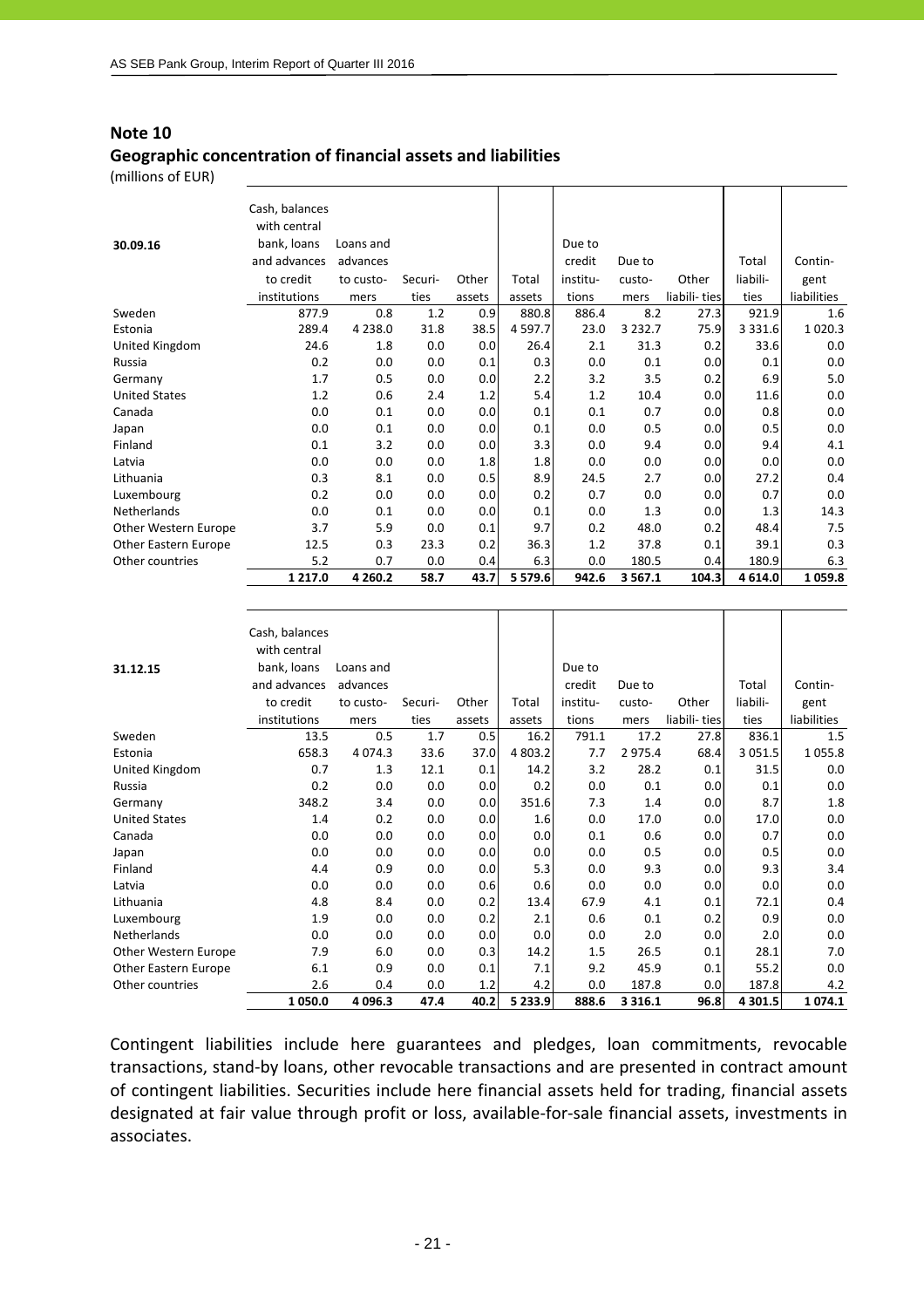# **Concentration of financial assets and liabilities by industry sector**

(millions of EUR)

|                                              | In the statement of financial position | Contin-           |                    |
|----------------------------------------------|----------------------------------------|-------------------|--------------------|
|                                              | <b>Cash and loans to central</b>       |                   | gent               |
| 30.09.16                                     | bank, credit institutions              |                   | <b>liabilities</b> |
|                                              | and customers                          | <b>Securities</b> |                    |
| Finance                                      | 1 240.5                                | 8.6               | 39.2               |
| Real estate                                  | 772.9                                  | 0.1               | 54.0               |
| <b>Trading</b>                               | 339.7                                  | 0.0               | 175.5              |
| Industry                                     | 253.2                                  | 0.0               | 142.9              |
| Agriculture, fishing, forestry               | 176.3                                  | 0.0               | 9.6                |
| Energy, gas and steam plants                 | 126.8                                  | 0.0               | 122.3              |
| Transport                                    | 120.0                                  | 0.0               | 35.5               |
| Mining                                       | 71.3                                   | 0.0               | 19.4               |
| Government and state defence                 | 55.6                                   | 23.3              | 262.6              |
| Information and telecommunication            | 50.1                                   | 1.0               | 8.3                |
| Hotels, restaurants                          | 43.7                                   | 0.0               | 0.3                |
| Construction                                 | 41.0                                   | 0.0               | 63.4               |
| Professional, science and technical work     | 40.7                                   | 0.0               | 5.8                |
| Health services, social work                 | 39.4                                   | 0.0               | 6.5                |
| Administration and assistance                | 34.3                                   | 0.0               | 7.3                |
| Art, show business, leisure                  | 12.5                                   | 0.0               | 2.2                |
| Education                                    | 9.8                                    | 0.0               | 5.8                |
| Water supply, canalisation, waste management | 6.1                                    | 0.0               | 1.8                |
| Other government and social services         | 5.8                                    | 0.0               | 0.8                |
| Private individuals                          | 2 0 6 2 . 1                            | 0.0               | 96.6               |
| Derivatives                                  | 0.0                                    | 25.7              | 0.0                |
| Allowances                                   | $-24.6$                                |                   |                    |
|                                              | 5 4 7 7 . 2                            | 58.7              | 1059.8             |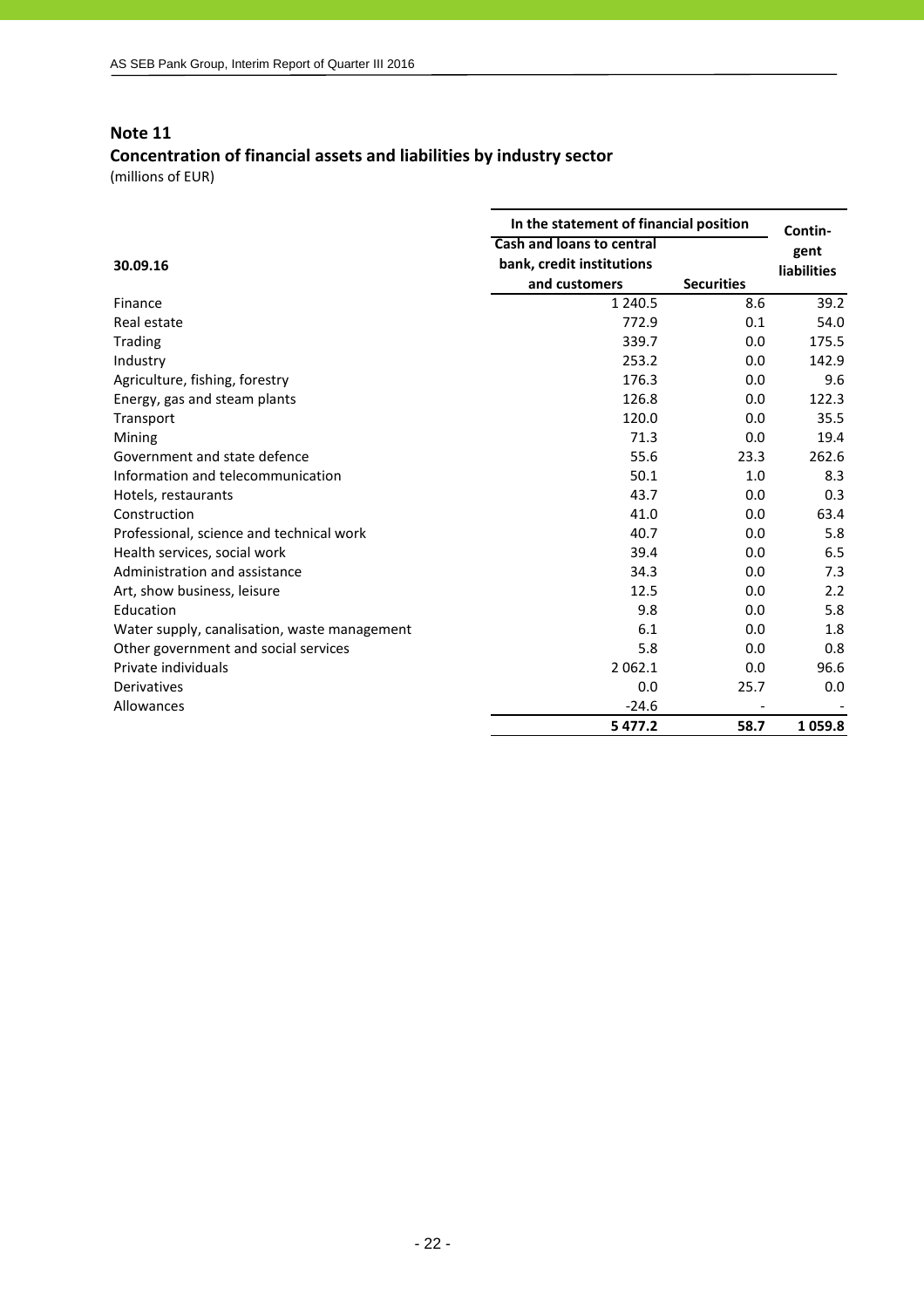| In the statement of financial position       |                           |                   |                    |  |  |
|----------------------------------------------|---------------------------|-------------------|--------------------|--|--|
|                                              | Cash and loans to central |                   | gent               |  |  |
| 31.12.15                                     | bank, credit institutions |                   | <b>liabilities</b> |  |  |
|                                              | and customers             | <b>Securities</b> |                    |  |  |
| Finance                                      | 1 0 6 6 .3                | 18.3              | 16.8               |  |  |
| Real estate                                  | 692.3                     | 0.1               | 27.6               |  |  |
| Trading                                      | 292.4                     | 0.0               | 215.6              |  |  |
| Industry                                     | 275.2                     | 0.0               | 144.9              |  |  |
| Agriculture, fishing, forestry               | 172.4                     | 0.0               | 8.9                |  |  |
| Energy, gas and steam plants                 | 149.2                     | 0.0               | 107.9              |  |  |
| Transport                                    | 124.5                     | 0.0               | 33.3               |  |  |
| Mining                                       | 74.6                      | 0.0               | 65.0               |  |  |
| Government and state defence                 | 70.4                      | 0.0               | 262.5              |  |  |
| Construction                                 | 49.4                      | 0.0               | 68.7               |  |  |
| Information and telecommunication            | 48.9                      | 0.7               | 10.6               |  |  |
| Hotels, restaurants                          | 43.9                      | 0.0               | 0.6                |  |  |
| Professional, science and technical work     | 43.8                      | 0.0               | 6.2                |  |  |
| Health services, social work                 | 43.3                      | 0.0               | 6.5                |  |  |
| Administration and assistance                | 27.3                      | 0.0               | 6.5                |  |  |
| Education                                    | 13.5                      | 0.0               | 5.8                |  |  |
| Art, show business, leisure                  | 8.7                       | 0.0               | 1.7                |  |  |
| Water supply, canalisation, waste management | 5.8                       | 0.0               | 1.4                |  |  |
| Other government and social services         | 6.6                       | 0.0               | 0.7                |  |  |
| Private individuals                          | 1966.8                    | 0.0               | 82.9               |  |  |
| Derivatives                                  | 0.0                       | 28.3              | 0.0                |  |  |
| Allowances                                   | $-29.0$                   |                   |                    |  |  |
|                                              | 5 1 4 6 .3                | 47.4              | 1 0 7 4 . 1        |  |  |